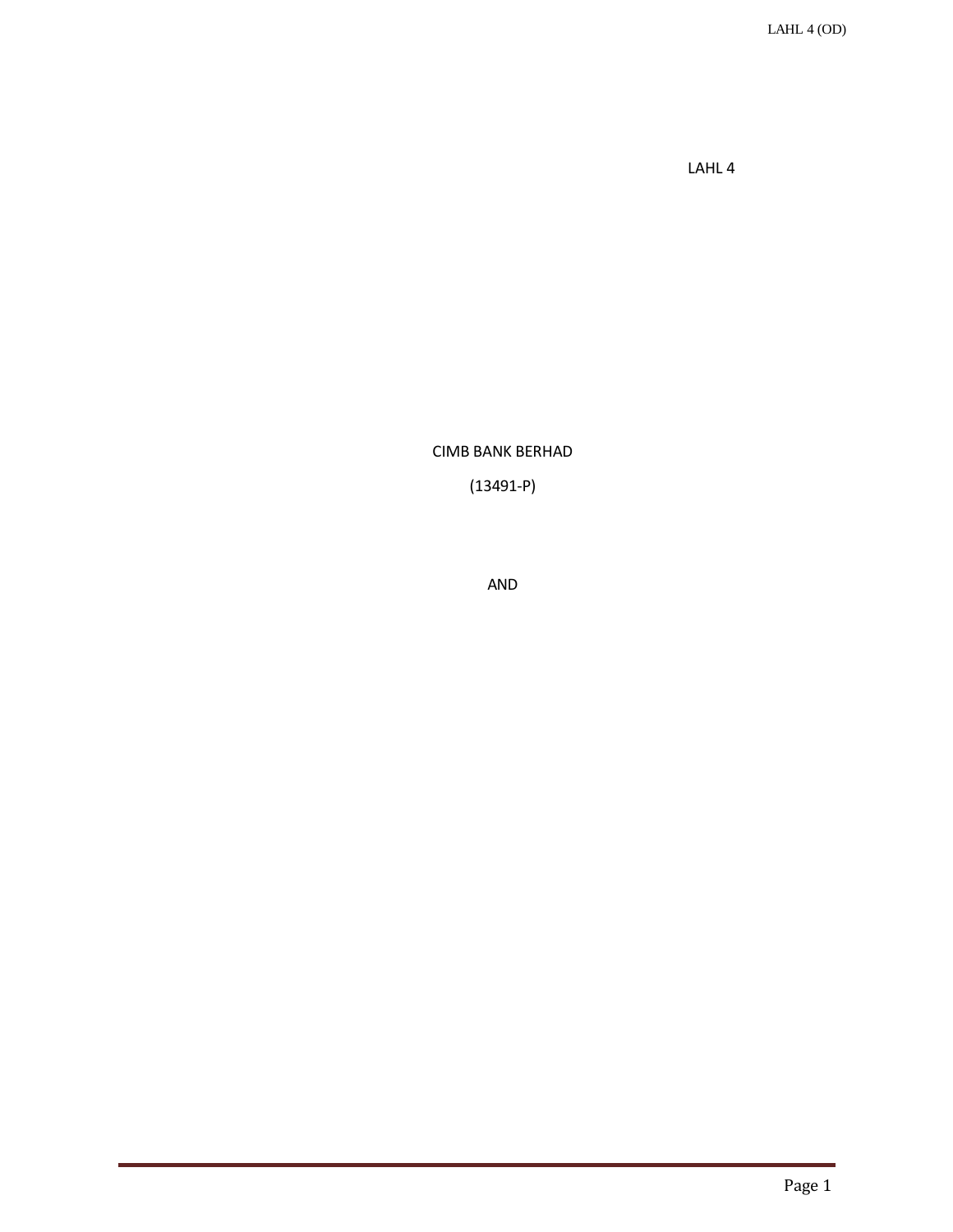# HOUSING / SHOPHOUSE LOAN AGREEMENT OVERDRAFT

| Date           |              |                |                                                                                                                          |
|----------------|--------------|----------------|--------------------------------------------------------------------------------------------------------------------------|
| <b>PARTIES</b> |              |                |                                                                                                                          |
| 1.             | The Bank     | ٠<br>$\bullet$ | CIMB Bank Berhad (13491-P) of Level 13, Menara CIMB, Jalan Stesen<br>Sentral 2, Kuala Lumpur Sentral, 50470 Kuala Lumpur |
|                | The Customer | $\cdot$        | The Party(s) whose name(s) and description(s) is/are as specified<br>in Section 1 of Schedule 1.                         |

### WHEREAS

The Bank as pursuant to the Letter of Offer agreed to make or continue to make available to the Customer the Loan upon the terms and conditions hereinafter contained

### IT IS HEREBY AGREED AS

FOLLOWS:-

### 1 INTERPRETATION

1.1 In this Agreement the following words have the following meaning:-

| Base Lending Rate (BLR) or<br>Base Rate (BR) as stated in<br>the Letter of Offer |   | The rate of interest prescribed by the Bank (and as BLR or<br>BR varied from time to time) as an indicator rate against<br>which rates of interest for Loans or Advances are computed<br>and include such indicator rate by whatever name called by the<br>Bank.                                                                   |
|----------------------------------------------------------------------------------|---|------------------------------------------------------------------------------------------------------------------------------------------------------------------------------------------------------------------------------------------------------------------------------------------------------------------------------------|
| Charge                                                                           | ÷ | The Charge under the National Land Code 1965 or Sabah Land<br>Ordinance (Cap 68) or the Sarawak Land Code (Cap. 81) or as<br>originally enacted and as may be amended from time to time<br>including related ancillary or subsidiary legislation made<br>thereunder, which shall be in form and content acceptable to<br>the Bank. |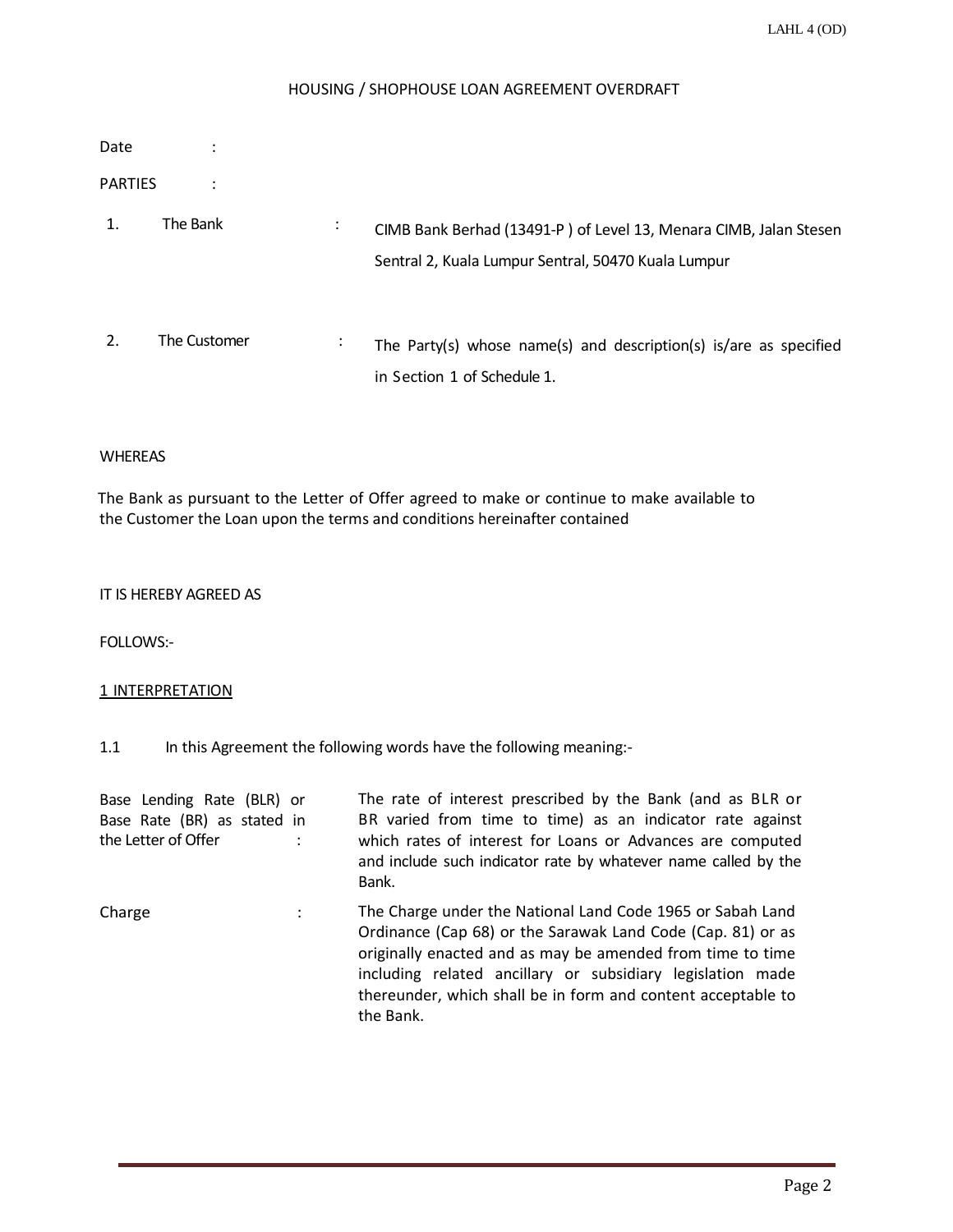- Deed of Assignment : The assignment to be executed by the Customer and/or the Security Party assigning the Property and all rights, interests and/or benefits of the sale and purchase agreement and/or construction contract (whichever applicable) to the Bank, which Deed of Assignment shall be in form and content acceptable to the Bank.
- Default Rate : The default rate of interest as specified in the Letter of Offer, or such other default rate of interest as the Bank may in its discretion stipulate from time to time.
- Drawdown Expiry Date : Unless stated otherwise in the provisions contained in Letter of Offer including but not limited to provisions relating to availability or availability period of the Loan , the Drawdown Expiry Date shall be the day after full disbursement under this Agreement has been made, PROVIDED THAT if there is no full disbursement within thirty six (36) months from the date of the Bank's Letter of Offer, the Drawdown Expiry Date shall be thirty six (36) months from the date of the Bank's Letter of Offer, or any extended date as agreed by the Bankbywrittennotice.
- Loan **Example 20 The Loan to be made by the Bank to the Customer under this** Agreement.
- Loan Account : The Customer's account maintained with the Bank to reflect the Indebtedness due and owing to the Bank by the Customer under this Agreement.
- Indebtedness : Includes any amounts (whether present or future, actual or contingent, secured or unsecured) howsoever incurred or owed by the Customer to the Bank (whether as principal, surety, borrower or security provider) including but not limited to principal, interest, default and/or additional interest, premium, commission, fee and other charges whether by this Loan or any future facility granted by the Bank from time to time or at any time.
- Insolvency Act : The Insolvency Act, 1967 as originally enacted and as may be amended from time to time including any related ancillary or subsidiary legislation made thereunder.
- Letter of Offer **intelletter of offer as attached in Schedule 2 and any subsequent** letter of offer of the Bank relating to this Agreement and accepted by the Customer and any subsequent letter issued by the Bank to the Customer pursuant to this Agreement.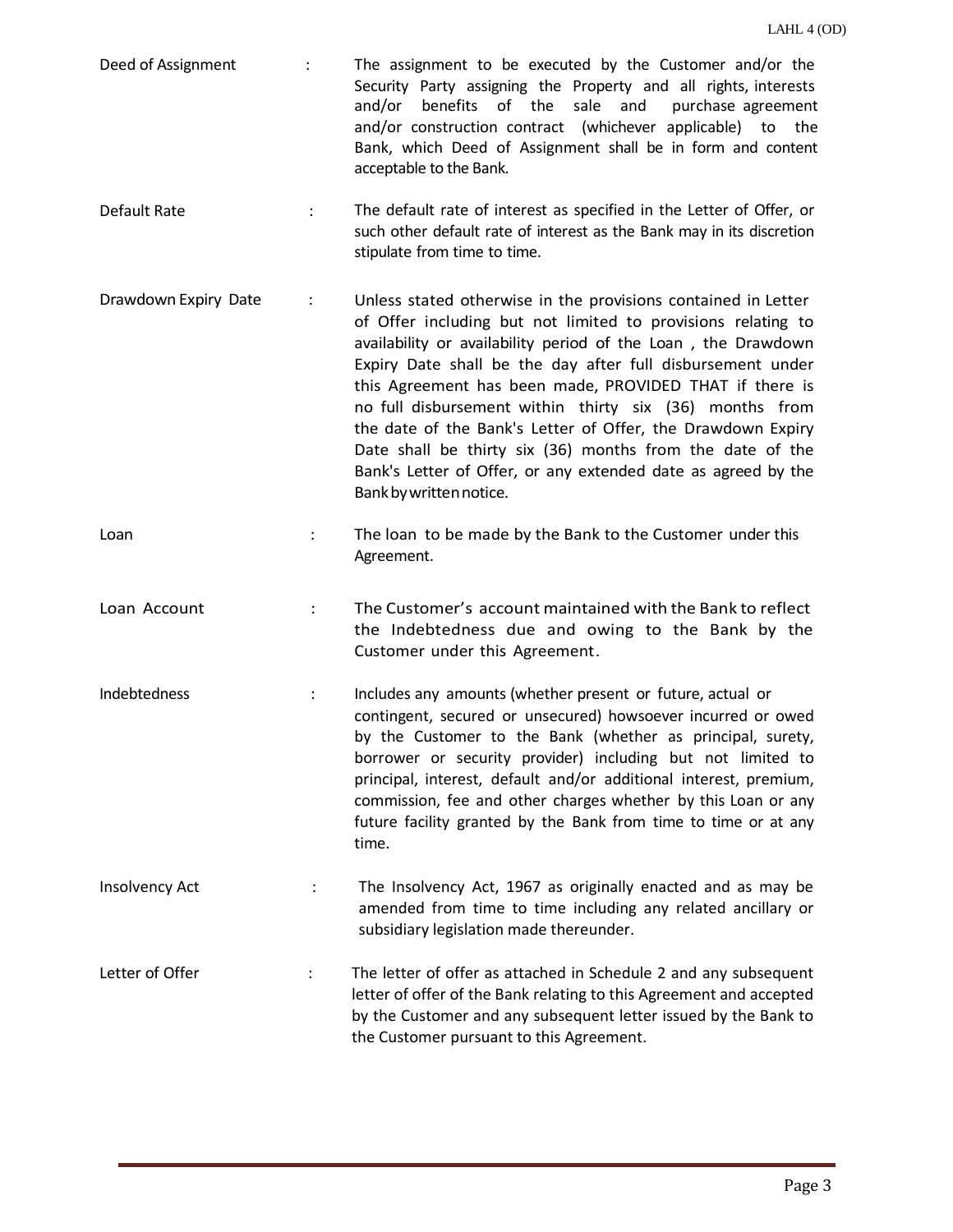| <b>Prevailing Interest Rate</b> |                      | The prevailing interest rate as specified in the Letter of<br>Offer, or such other interest rate as the Bank may in its<br>discretion stipulate from time to time.                                                          |
|---------------------------------|----------------------|-----------------------------------------------------------------------------------------------------------------------------------------------------------------------------------------------------------------------------|
| Property                        | $\ddot{\phantom{a}}$ | Land provided as security for repayment of the Loan which<br>is described in Section 2 of Schedule 1, the particulars of which<br>are subject to the Bank's right of amendment or correction                                |
| <b>Repayment Date</b>           | ÷                    | The monthly and final repayment dates as specified in the Letter<br>of Offer, or such other repayment dates as the Bank may in<br>its discretion stipulate from time to time.                                               |
| <b>Security Documents</b>       | $\ddot{\phantom{a}}$ | The security documents referred to in the Letter of Offer and any<br>other documents for the time being constituting security for the<br>Indebtedness, all of which shall be in form and content acceptable<br>to the Bank. |
| Security Interest               |                      | Security as stated in the Letter of Offer which is or are to be<br>provided by the Customer and or the Security Party as security for<br>repayment of the Indebtedness.                                                     |
| <b>Security Party</b>           |                      | The party(s) as specified in Section 3 of Schedule 1 who are<br>providing the Security Interest.                                                                                                                            |
| <b>FSA</b>                      | $\ddot{\cdot}$       | The Financial Services Act 2013 as originally enacted and as may be<br>amended from time to time including any related ancillary or subsidiary<br>legislation made thereunder.                                              |

- 1.2 Reference to the masculine gender includes the feminine and neuter genders and vice versa and references to the singular number include the plural and vice versa.
- 1.3 Where two or more persons or parties are included or comprised in any expressions and undertakings expressed to be made to such persons or parties the same shall be enforceable by or against them jointly and severally.
- 1.4 Words applicable to natural persons shall include any body of persons, company, corporation, firm or partnership, corporate or incorporated and vice versa.
- 1.5 Section headings are inserted for convenience only and shall not in any way affect the interpretation thereof.

# 2. AMOUNT, PURPOSE AND DURATION

2.1 Amount

The Bank's obligation under this Agreement shall not exceed the Loan amount specified in the LetterofOffer.

If so stated in the Letter of Offer, the Bank may reduce the limit of the OD facility in the manner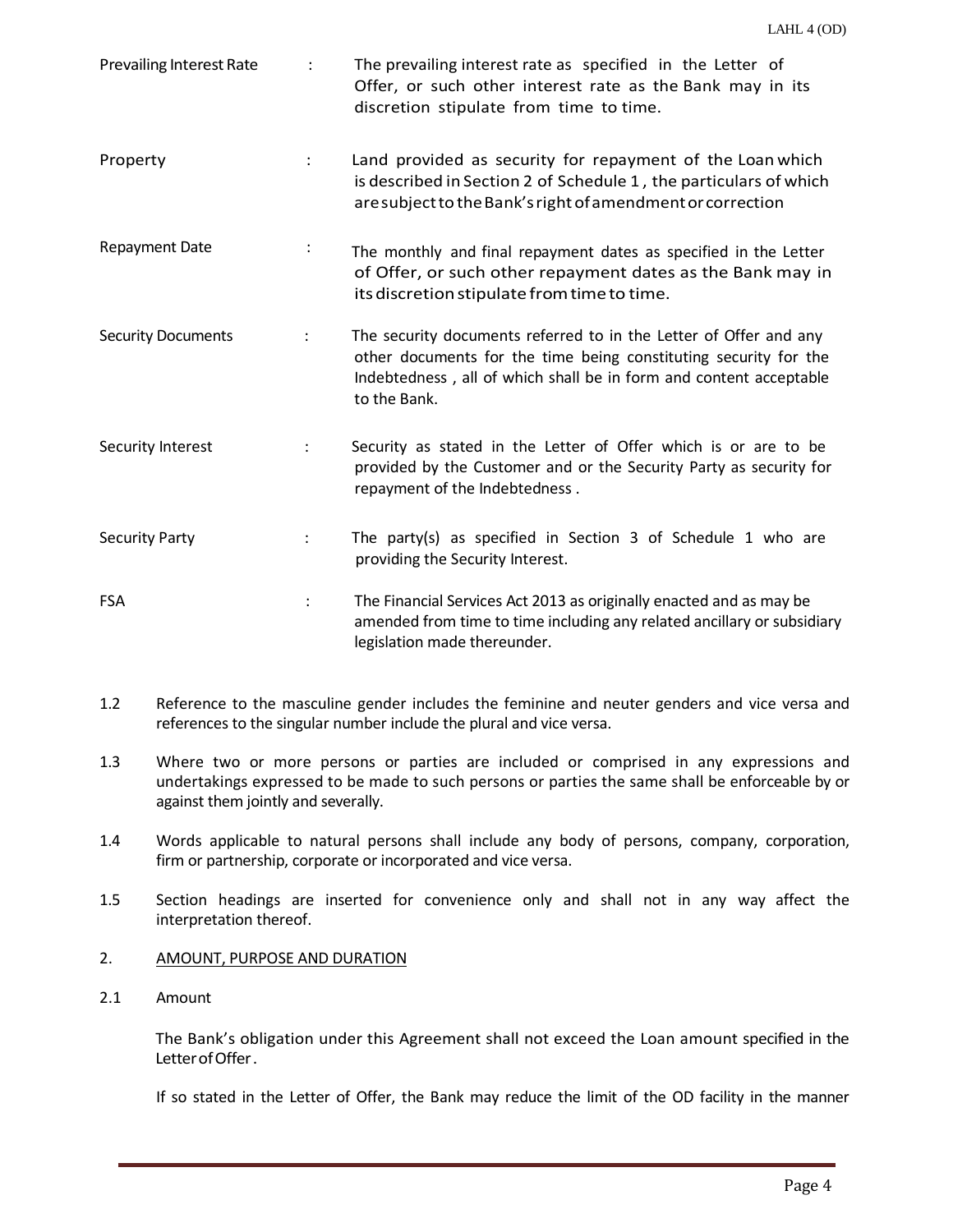specified in the Letter of Offer.

### 2.2 Purpose

The Customer shall utilise the Loan for the purpose specified in the Letter of Offer. The Bank is not bound to ensure that the Customer uses the Loan for the purpose specified.

#### 2.3 Duration

Subject to the terms stated below the duration of the Loan is as specified in the Letter of Offer, PROVIDED THAT if there is no full disbursement of the Loan within thirty six months from the date of the Letter of Offer, the duration shall be thirty six months from the date of the Letter of Offer. The Bank can extend the duration by written notice to the Customer.

The duration of the OD facility shall also be subject to periodic review at the discretion of theBankandrepayableondemand.

Notwithstanding the duration of the OD facility as aforestated and notwithstanding any other provision in this Agreement to the contrary or that no event of default stated herein has occurred or is continuing , the Customer hereby covenants and agrees with the Bank that the Bank shall have an unqualified and absolute right to suspend , cancel, recall or terminate the OD facility at any time.

### 3. CONDITIONS PRECEDENT AND DISBURSEMENT

- 3.1 Conditions Precedent
	- (a) The Customer shall comply with the conditions precedent set out in Schedule 3 herein, within one hundred and eighty (180) days from the date of the Letter of Offer or any date extended by the Bank by written notice, failing which the Bank reserves the right to withdraw the Loan.
	- (b) Disbursement or utilisation of the Loan will be made only after all conditions precedent have been fulfilled within the period stipulated above.

# 3.2 Waiver

The Bank may waive any condition precedent without prejudicing the Bank's right of recovery.

#### 3.3 Disbursement

(a) The Customer authorises the Bank to pay any amount in such manner and upon such terms and conditions as the Bank deems fit to any financial institution, firm of solicitors, developer, vendor, builder, contractor, architect or such other person responsible for or concerned with the sale of the Property or the construction of the Property, at such times, in such manner, in such amounts, and upon such contingencies and conditions as the Bank may in its absolute discretion decide, and/or by progressive releases or otherwise in accordance with the schedule of payments or such variation as the Bank may deem fit. An acknowledgement from the recipient shall be deemed as if the same had been made or given by the Customer personally.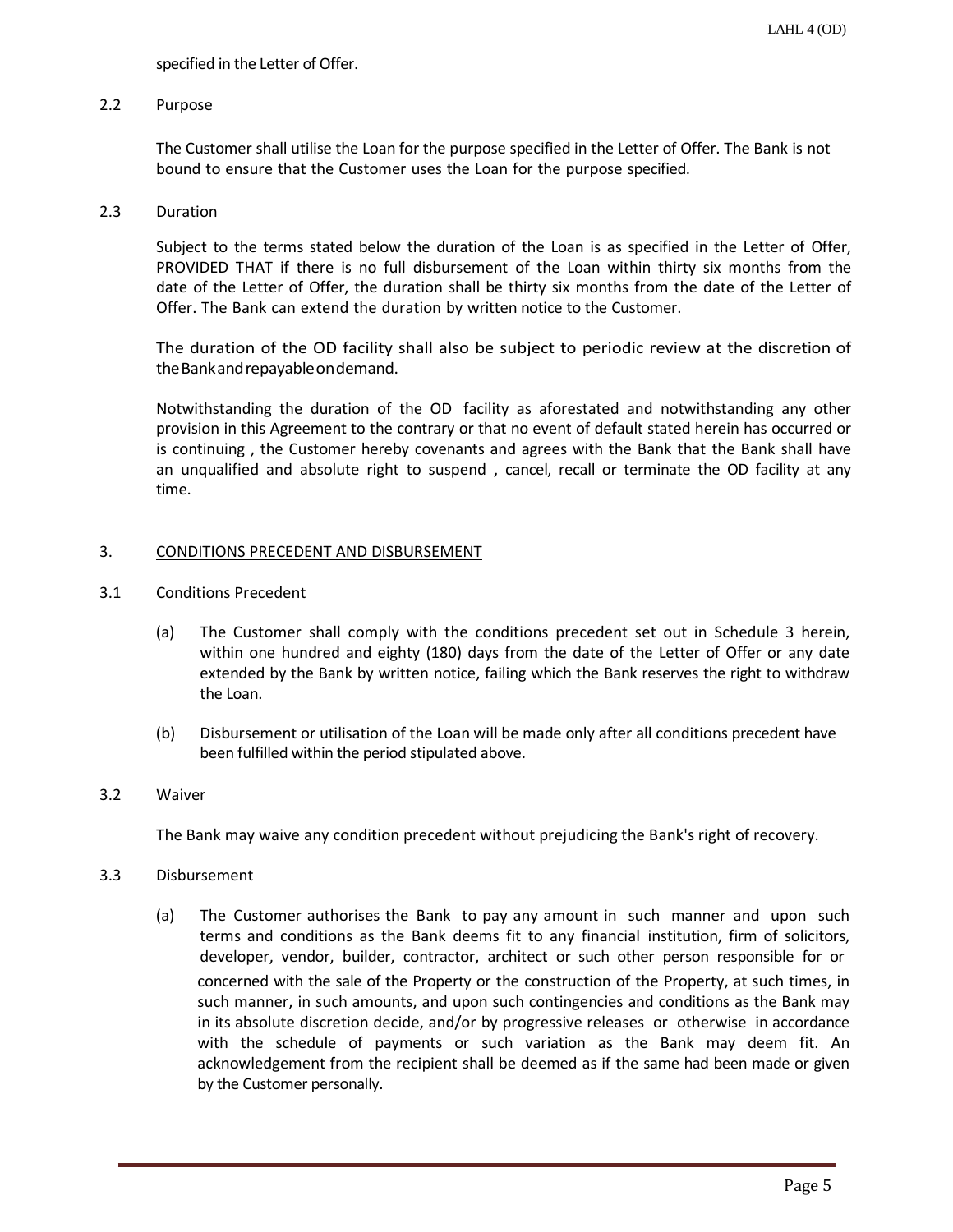- (b) The Customer shall not request the Bank to defer or stop disbursement of any amounts under the Loan if the Bank has already given an undertaking to any third parties to disburse the Loan.
- (c) The Customer authorises the Bank to withhold the disbursement of the Loan if the developer or vendor fails to honour its obligation to any financial institution or if in the Bank's opinion the developer or vendor or contractor or the Security Party is/are in breach of any sale and purchase agreement or any construction contract or Security Interest.
- (d) The Bank is not obliged either in law or in equity to make or continue to make any disbursement if an event of default had occurred or is about to occur and if capable of being remedied is not remedied within seven (7) days after written notice by the Bank to the Customer.
- (e) The Customer shall indemnify the Bank for all costs, expenses, claims and demand made on the Bank , if the Bank had at the request of the Customer given any express or implied undertaking or covenant to any financial institution or developer or vendor or their solicitors or firm of solicitors purporting to act for any of them.
- 3.4 Drawdown Expiry Date

No disbursement shall be made after the Drawdown Expiry Date.

- 4. **INTEREST**
- 4.1 Prevailing Interest Rate on Partial Release
	- (a) Interest at the Prevailing Interest Rate and charged on a daily balance basis in relation to the daily outstanding balance of the Designated Account shall be debited from the Designated Account on the last day of each calendar month.
	- (b) The Customer shall pay the above interest on the first day of the next calendar month, failing which: -
		- (i) the amount of overdue interest shall attract Default Interest at the Default Rate;
		- (ii) the overdue interest as referred to in Clause  $4.1(b)(i)$  above, shall form part of the balance outstanding under the Designated Account and shall be chargeable with interest at the Prevailing Interest Rate;
		- (iii) the Bank reserves the right to reject any application for further disbursement without being liable for any consequential loss.
- 4.2 Prevailing Interest Rate on Full Release
	- (a) Interest shall be debited to the Designated Account on daily balance basis at the Prevailing Interest Rate.
	- (b) The calculation and posting of interest shall occur at midnight irrespective of whether the interest computation date or the last day of the calendar month falls on a weekend or a public or a banking holiday.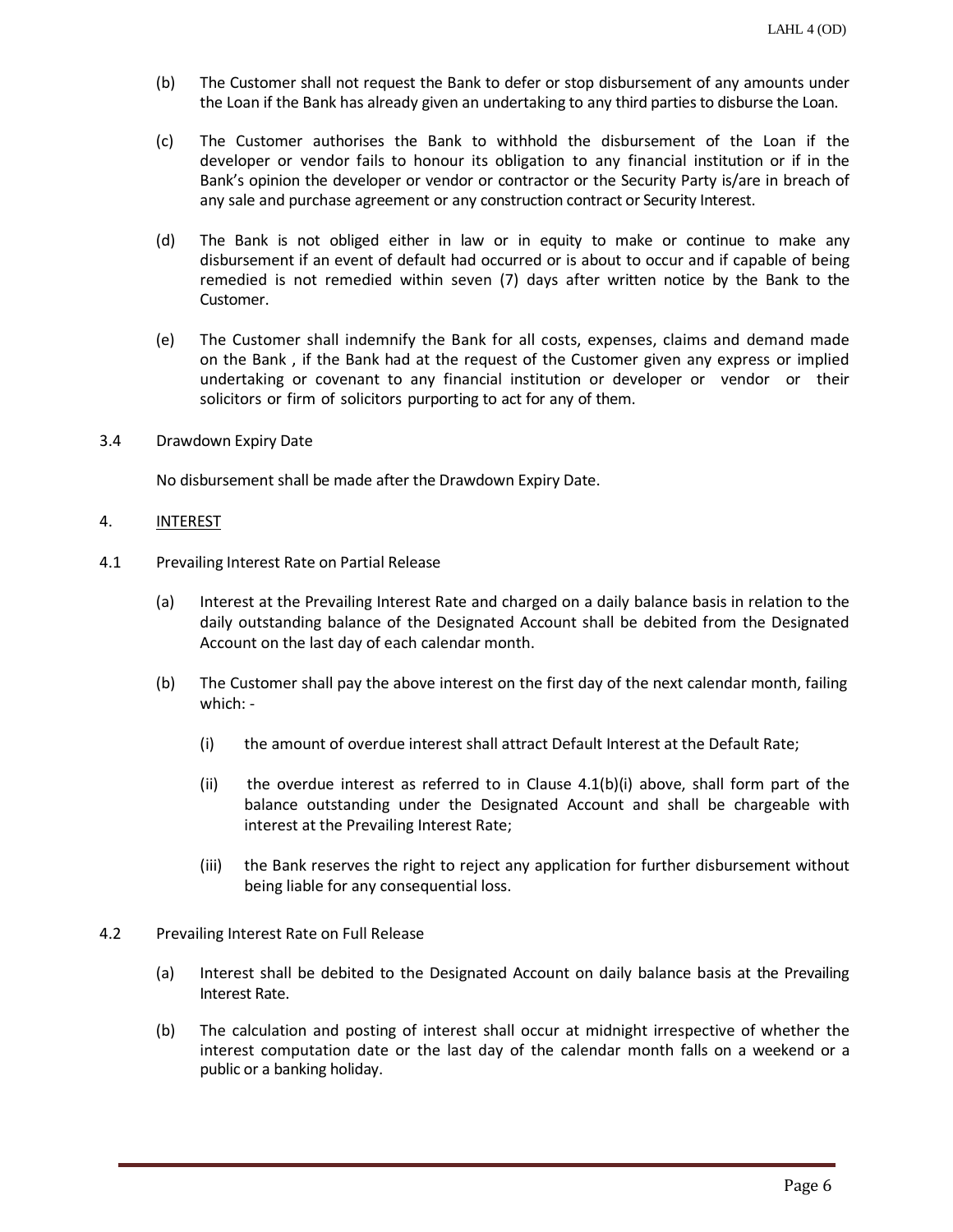4.3 Recalculation upon Variation of Interest Rate

Where the rate of interest for the Loan is varied from a certain date other than the month end (hereinafter referred to as the "Interest Variation Date"), then interest shall be charged as follows: -

- (a) The old interest rate shall continue to apply from the start of the previous month end until the day preceding the Interest Variation Date; and
- (b) For the remainder of that month, the new interest rate shall be calculated again on the sum standing to the debit of the Designated Account on the next month end and posted monthly to the Designated Account in the same manner as hereinbefore provided.
- 4.4 Interest for Part of the Month

Where interest needs to be calculated on a number of days, which is less than one month, then interest, shall be calculated on the actual number of days found in that particular month.

4.5 Capitalisation of Interest

The interest on the Loan including capitalised interest shall at the end of each calendar month be capitalised and added for all purposes to the Loan then owing and shall thence forth bear interest at the Prevailing Interest Rate notwithstanding that the relationship of financier-customer has ceased. Notwithstanding any capitalisation of interest, the Customer shall service the interest monthly.

- 4.6 Default Interest Rate
	- (i) Default interest at the Default Rate shall be chargeable under the circumstances stated in the Letter of Offer , before as well as after judgment, and such default interest shall be payable by the Customer as a right within the meaning of Section 11 (b) of the Civil Law Act 1956, and shall constitute the rate otherwise agreed within the meaning of Section 16 (i) of the Courts of Judicature Act 1964.
	- (ii) The above charges shall be in addition and without prejudice to the power, rights and remedies available to the Bank and is to be charged from the date they become due to the date of actual payment.

Notwithstanding the above, the Bank reserves the right to charge default interest at any other rate which the Bank may in its discretion stipulate, and a statement in writing signed by an officer of the Bank as to the rate and/or amount of default interest payable shall be conclusive evidence of the rate and/or amount of default interest payable by the Customer.

- 4.7 Variation of Interest Rate and Other Charges
	- (i) The Bank shall have the discretion to vary the Prevailing Interest Rate and/or other bank charges (by either varying the BLR or BR or the margins or spreads above the BLR or BR or both or in the manner or mode of computation or charging or howsoever) by the following manner:
		- a) Variation of BLR or BR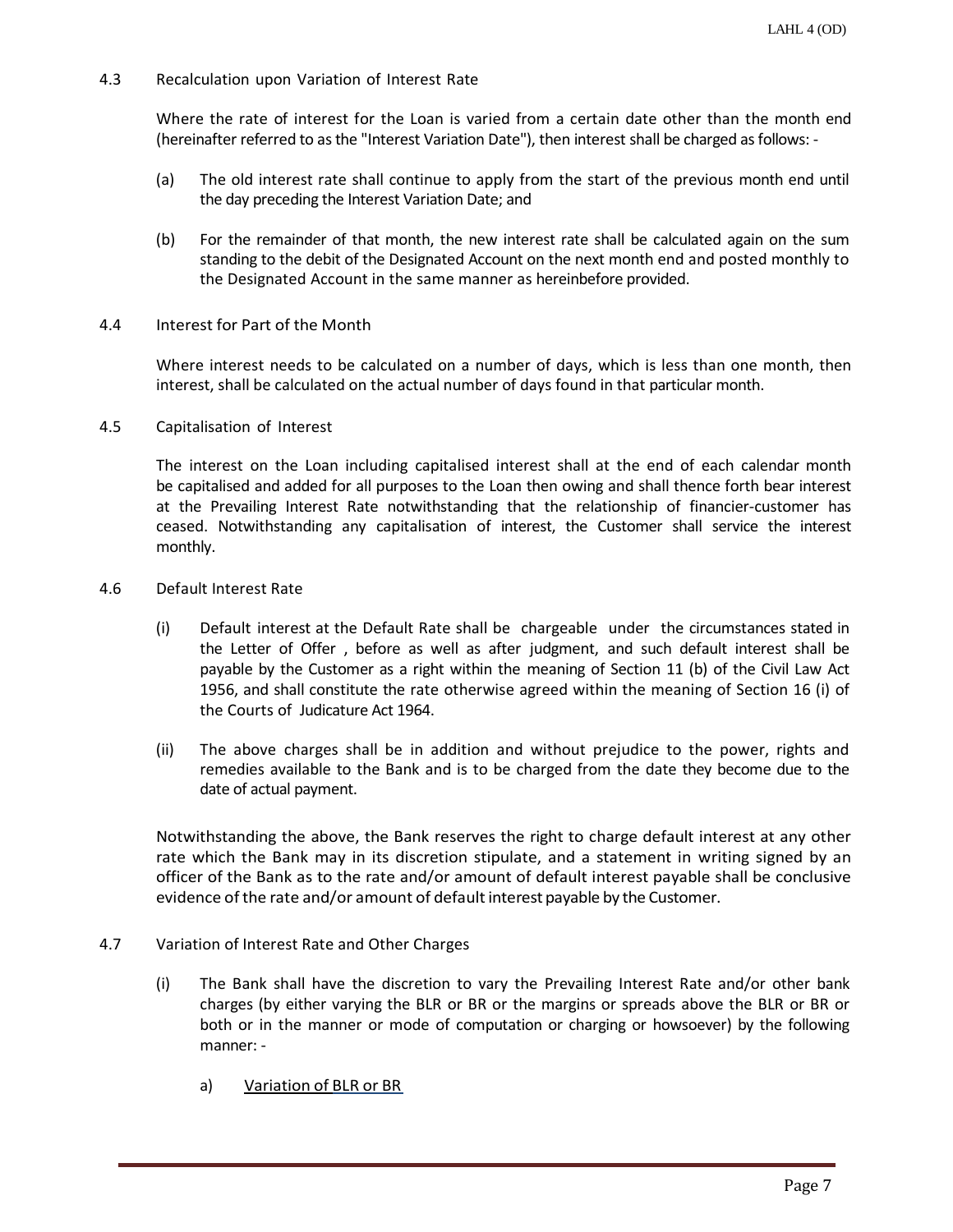By displaying at the premises of the Bank a general notice or in the Bank's website and the variation shall take effect on the date specified; and

(b) Variation of Spread or Margin Above BLR or BR and/or Other Bank Charges

By serving a notice in writing (no signature is required if sent by computer generated advice) by ordinary mail at the Customer's risk to the last known address of the Customer and such notice shall be deemed to have been received three (3) days after its date of posting. The variation shall take effect from the date specified in the notice (which may be a date already passed in which case the variation shall have retrospective effect).

- (ii) The Customer shall not be relieved from payment of the new Prevailing Interest Rate and/or bank charges if the Bank fails to give such notice.
- (iii) The decision of the Bank as to the Prevailing Interest Rate and/or bank charges, shall be final and shall not be questioned at any time.
- (iv) If and whenever there is a variation to the Prevailing Interest Rate and/or other bank charges, the Bank may in its absolute discretion make the necessary adjustment consequential to such variation by varying the amount of any instalment or varying the number of instalments or both.
- 4.8 Section 8(2A) of the Insolvency Act

The Customer and the Security Party agree to pay the Prevailing Interest Rate and/or Default Interest Rate in the event that the Bank does not realise its Security Interest within twelve (12) months from the date of the bankruptcy order adjudicating the Customer to be a bankrupt.

4.9 Commitment Fee

If applicable, the Customer shall pay a commitment fee of one percent (1%) per annum or at any rate prescribed by the Association of Banks Malaysia on the amount unutilized under the OD calculated on a daily basis. The commitment fee shall be debited to the Designated Account at the end of each month.

A statement in writing signed by an officer of the Bank as to the amount of commitment fee payable shall be conclusive evidence of the amount payable by the Customer.

### 5. REPAYMENT

5.1 Repayment

The Customer shall repay the amount outstanding in the Designated Account as specified in the Letter of Offer, upon expiry of the duration, upon termination of the Loan and/or upon demand by the Bank, whichever is earlier.

5.2 Prepayment

Unless stated otherwise in the Letter of Offer the following prepayment provisions shall apply:

(a) The Customer may, with the Bank's consent and by paying the charges stipulated in Clause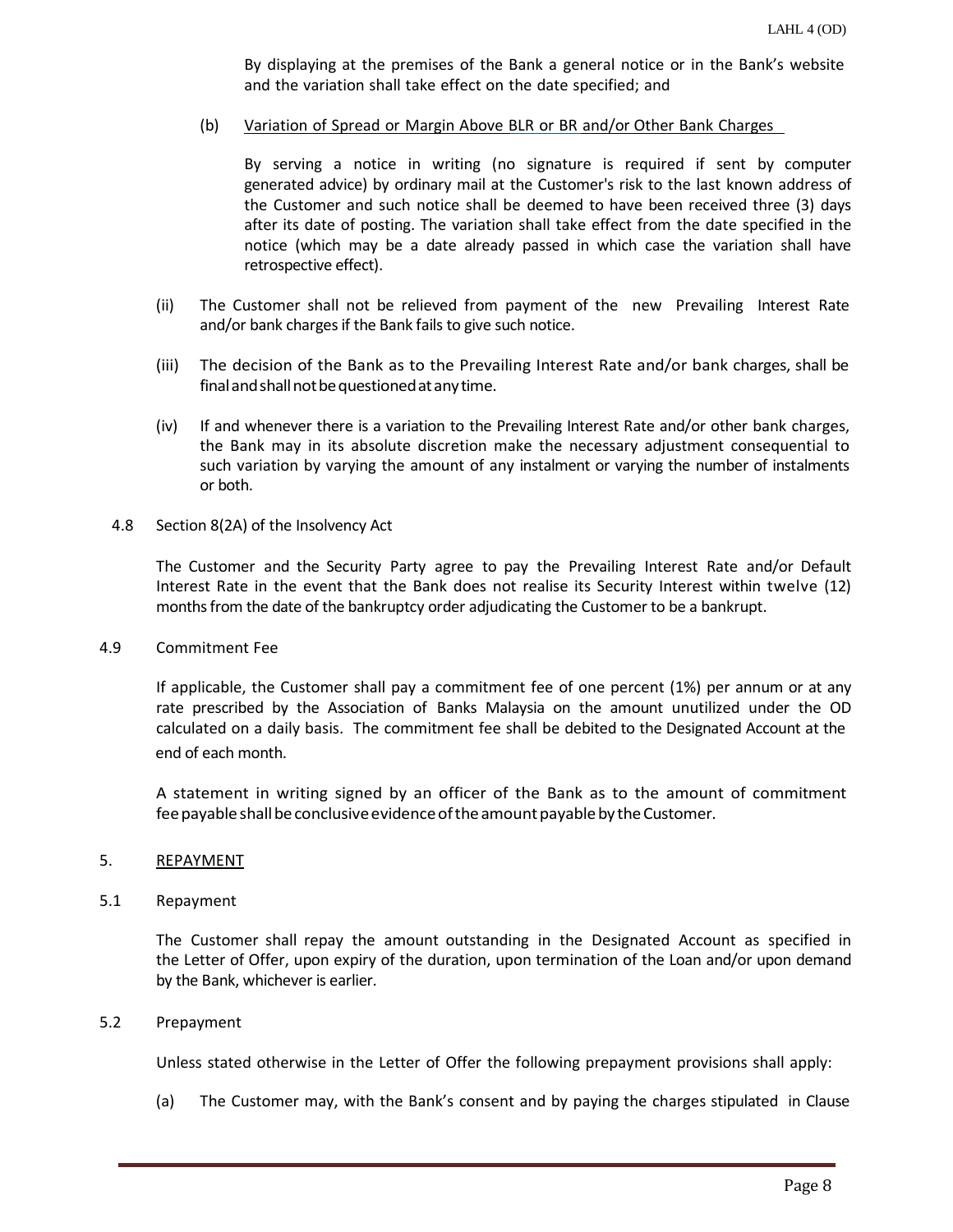5.2(c) below, prepay the amount outstanding or part of the amount outstanding by giving three (3) months notice stating the redemption sum and evidence satisfactory to the Bank that all authorisation necessary for the redemption have been unconditionally obtained.

- (b) The Bank may charge additional interest if the Customer fails to pay the redemption sum within the period for redemption.
- (c) As consideration for the Bank's consent, and if so stated in the Letter of Offer, he Customer shall pay any prepayment charges stipulated in the Letter of Offer, in the manner and/or in the circumstances stated in the Letter of Offer.
- (d) The Bank reserves the right to vary the terms of Clause 5.2(a) above as per the Letter of Offer and/or the Special Conditions in Schedule 2 herein.
- 5.3 Redemptions

If so stated in the Letter of Offer, the Customer shall pay a redemption fee at the rate stated in the Letter of Offer if the Loan is fully discharged, terminated or redeemed by either party, within the period stated in the Letter of Offer.

### 6. PAYMENTS

- 6.1 All payments under this Agreement shall be made on or before the date such payment is due.
- 6.2 Any prepayments made may be applied towards the Customer's repayment obligation in inverse order of maturity.
- 6.3 All payments to be made shall in Malaysian Ringgit and in immediately available funds.
- 6.4 All payments shall be made without set-off, counter claim and any deduction whatsoever.
- 6.5 Notwithstanding any other provisions herein, the Customer shall be liable for any taxes payable in connection with or arising out of this Agreement and/or the Loan and/or the Loan Account and/or Designated Account and/or any services in connection therewith.
- 6.6 The Bank may debit the Designated Account, as an advance to the Customer, to effect payments of all quit rent, assessment, premium, fee, commission, legal costs (both party and party and solicitor and client costs), valuation and/or any other charges due and payable under this Agreement. Any advance made under this Clause shall be repaid within fourteen (14) days of a notice given by the Bank. Interest at the Prevailing Interest Rate shall be charged on all advances.

### 7. REPRESENTATIONS AND WARRANTIES

- 7.1 The Customer represents and warrants to the Bank that:
	- (i) The Customer has full power to enter and perform the Customer's obligations under this Agreement.
	- (ii) The acceptance of the Loan shall not constitute an event of default under any of the Customer's agreements with a third party or contravene any law or regulation or order to which the Customer is a party.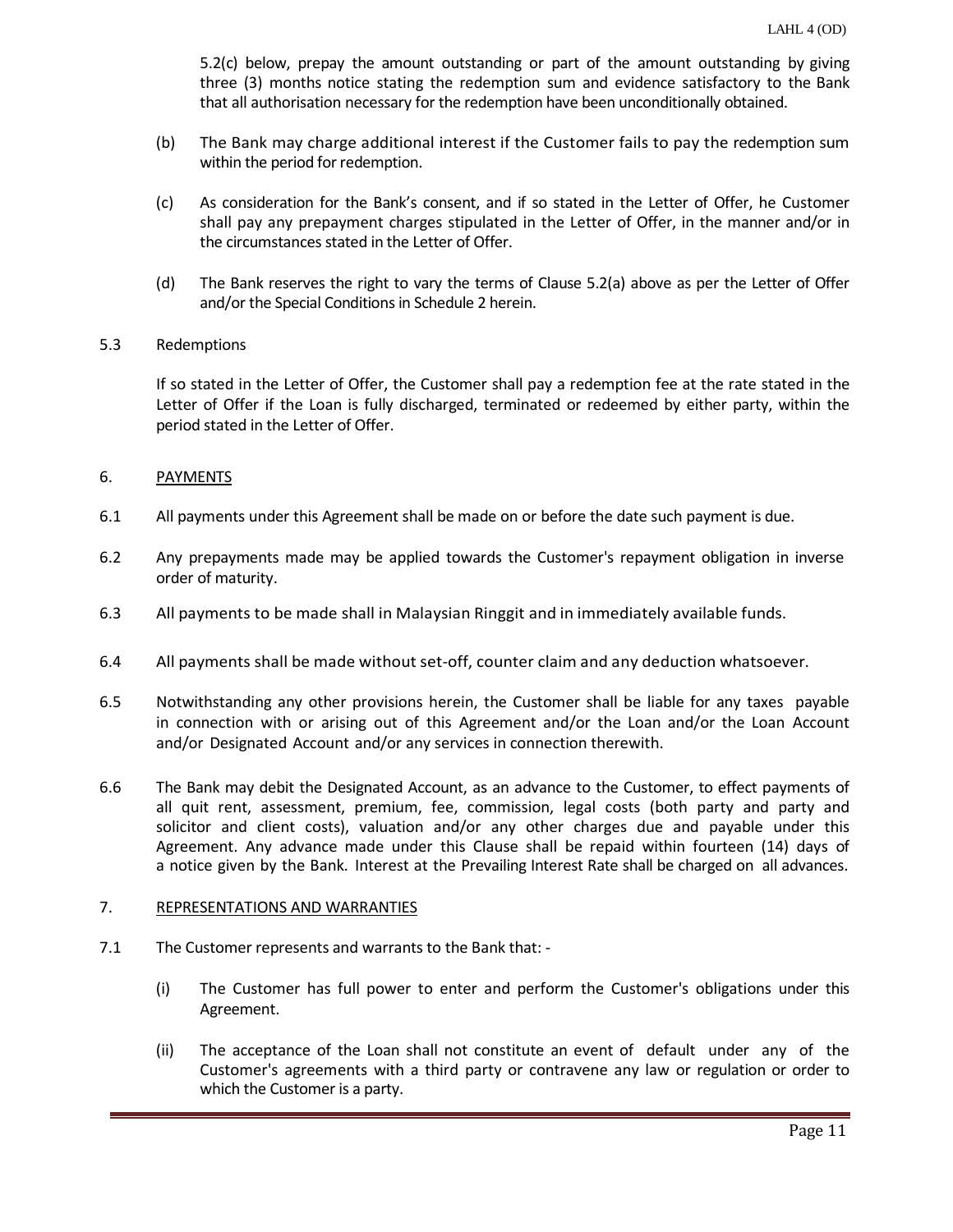- (iii) There is no legal proceedings and/or bankruptcy or winding up or insolvency proceedings threatened or pending against the Customer and/or any Security Party or the Customer and/or any Security Party is not an undischarged bankrupt or wound up or insolvent or the Customer and/or any Security Party has not violated any court order or judgment or the Customer and/or any Security Party has not entered into or proposed to enter into any voluntary arrangement with their respective creditor(s) or there is no receiver and/or manager appointed to take over the Customer's and/or any Security Party's assets and/or business or there is no application made or pending by any person for an order for the Customer and/or any Security Party to be placed under judicial management and for the appointment of a judicial manager or there is no form of arrangement or composition (voluntary or otherwise) entered or proposed to be entered into by the Customer and/or any Security Party with their respective creditor(s).
- (iv) All information furnished and declaration made to the Bank are true and do not omit any facts which would affect the Bank's decision to grant this Loan.
- (v) There is no violation of any provisions contained in the FSA or any prevailing laws or regulatory requirements or directives or guidelines issued or which may from time to time be issued or amended by Bank Negara Malaysia pertaining to the grant of facilities generally or to any persons connected with the Bank (' Laws or Guidelines ' ).
- (vi) The Customer and/or the Security Party is/are or shall be the beneficial owner(s) of the Property.
- (vii) That at the date of this Agreement, there is no encumbrance on the Property except those described in the Security Interest.
- 7.2 Each of the above representations and warranties shall be continuing during the duration of this Agreement.

### 8. DEFAULT

### 8.1 Events

Each of the following events shall be an event of default: -

- (a) Failure by the Customer to meet the Bank's demand within the time stipulated in the demand.
- (b) Failure by the Customer to pay the monthly instalment, the interest, capitalised interest, default interest and/or other charges within the time stipulated.
- (c) Failure by the Customer to comply with any part of the terms and/or conditions of this Agreement.
- (d) If there is any misrepresentation in any form by the Customer and/or if the Bank discovers information which may affect the Bank's decision to grant the Loan and/or should the Bank have any reason to believe that any information supplied or declaration made to the Bank is false, untrue or misleading.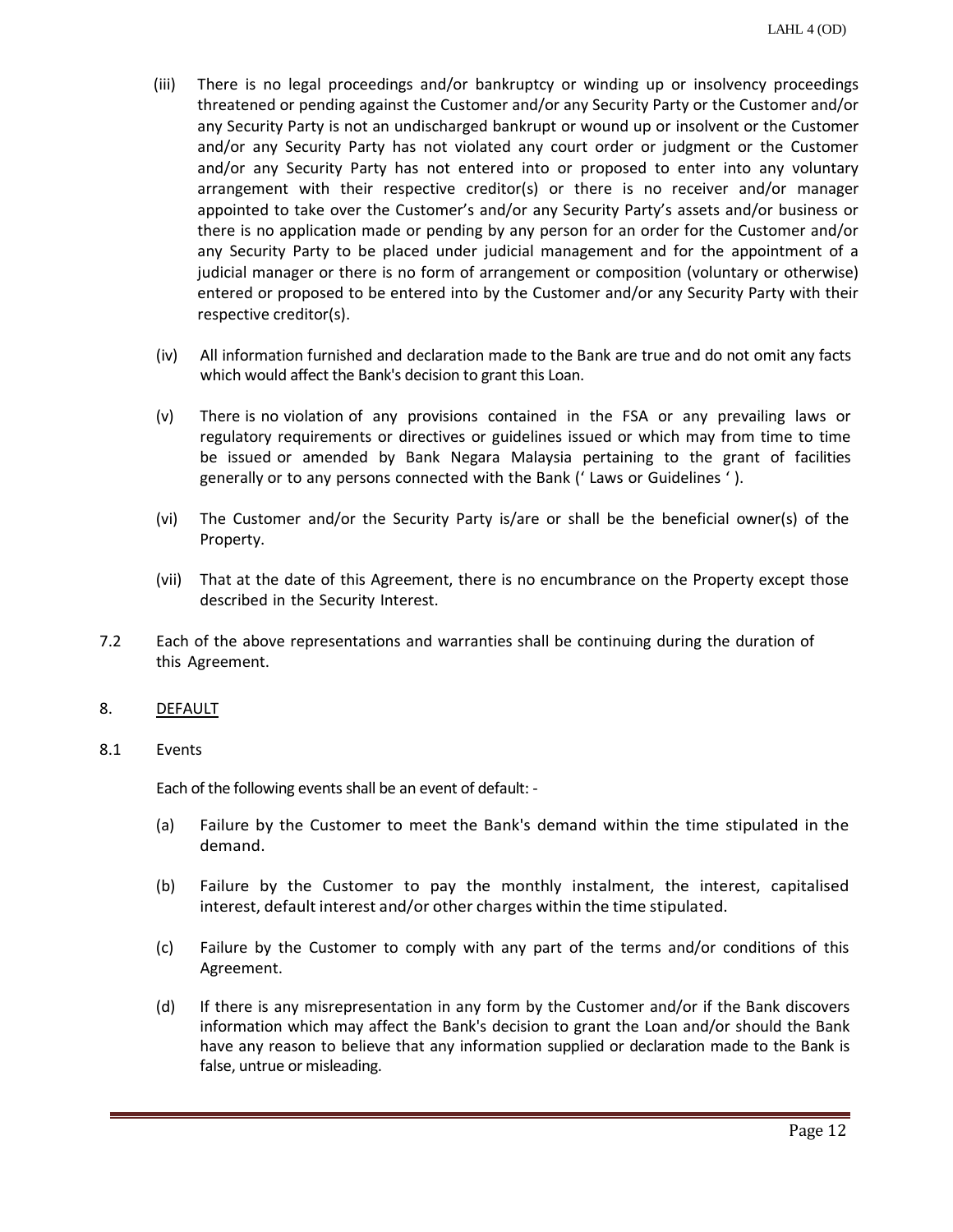- (e) Failure by the Security Party to comply with any part of the terms and/or conditions of the Security Interest.
- (f) If any housing development project and/or construction of any property and/or building, and/or any form of construction project, which involves any Property financed under the Loan, is delayed, abandoned or discontinued;
- (g) A situation shall occur which in the opinion of the Bank may imperil, delay or prevent the Customer or the Security Party from performing its obligations or jeopardise the Bank's interest.
- (h) In the event of a breach or contravention of any Laws or Guidelines by the Customer.
- (i) Failure by the Customer to comply with the provisions of other facilities granted by the Bank or by a third party to the Customer.
- (j) The Security Interest shall not be capable of being perfected.
- (k) If it becomes impossible or unlawful for the Bank or the Customer to perform its obligation under this Agreement.
- (l) Any steps and/or proceedings are taken for bankruptcy or winding up or insolvency, or any proposal for voluntary arrangement is entered into or is proposed to be entered into by the Customer and/or any Security Party with their respective creditor(s) or a receiver and/or manager is appointed to take over the Customer's or any Security Party's assets and/or business or any application is made by any person for an order for the Customer and/or any Security Party to be placed under judicial management and for the appointment of a judicial manager or the Customer and/or any Security Party enter into or propose to enter into any form of arrangement or composition (voluntary or otherwise) with their respective creditor(s).
- (m) where the Facility is granted for the purpose of financing the purchase of the Property under construction, the developer/proprietor of the Property is wound up or winding up proceeding is threatened or a receiver and/or manager is appointed to take the assets and/or business of such developer/proprietor or any application is made by any person for an order for the developer/proprietor to be placed under judicial management and for the appointment of a judicial manager or the developer/proprietor enters into or proposes to enter into any form of arrangement or composition (voluntary or otherwise) with the developer's/proprietor's creditor(s).
- (n) If any Security Party and or the Customer and or any one of the Customer (i.e where the Customer comprises more than one natural person) shall die or shall be of unsound mind.
- (o) If the Designated Account is closed by the Bank arising from the Customer being listed as a 'bad cheque' or 'DCHEQ' offender which requires the closing of the Designated Account pursuant to the existing or prevailing regulations of Bank Negara Malaysia.
- (p) If any sum shall be due from the Customer and or any of the Security Party and or any guarantors (collectively, "the Obligors") to the Bank and or any other third party from time to time or at any time or if any of the Obligors may be or become liable to the Bank anywhere on any banking, loan, any other credit facilities or any other account current or otherwise ('the account(s)") or in any other manner whatsoever including but not limited to liability of any of the Obligors incurred to the Bank as surety(ies) or guarantor(s) or if default is made in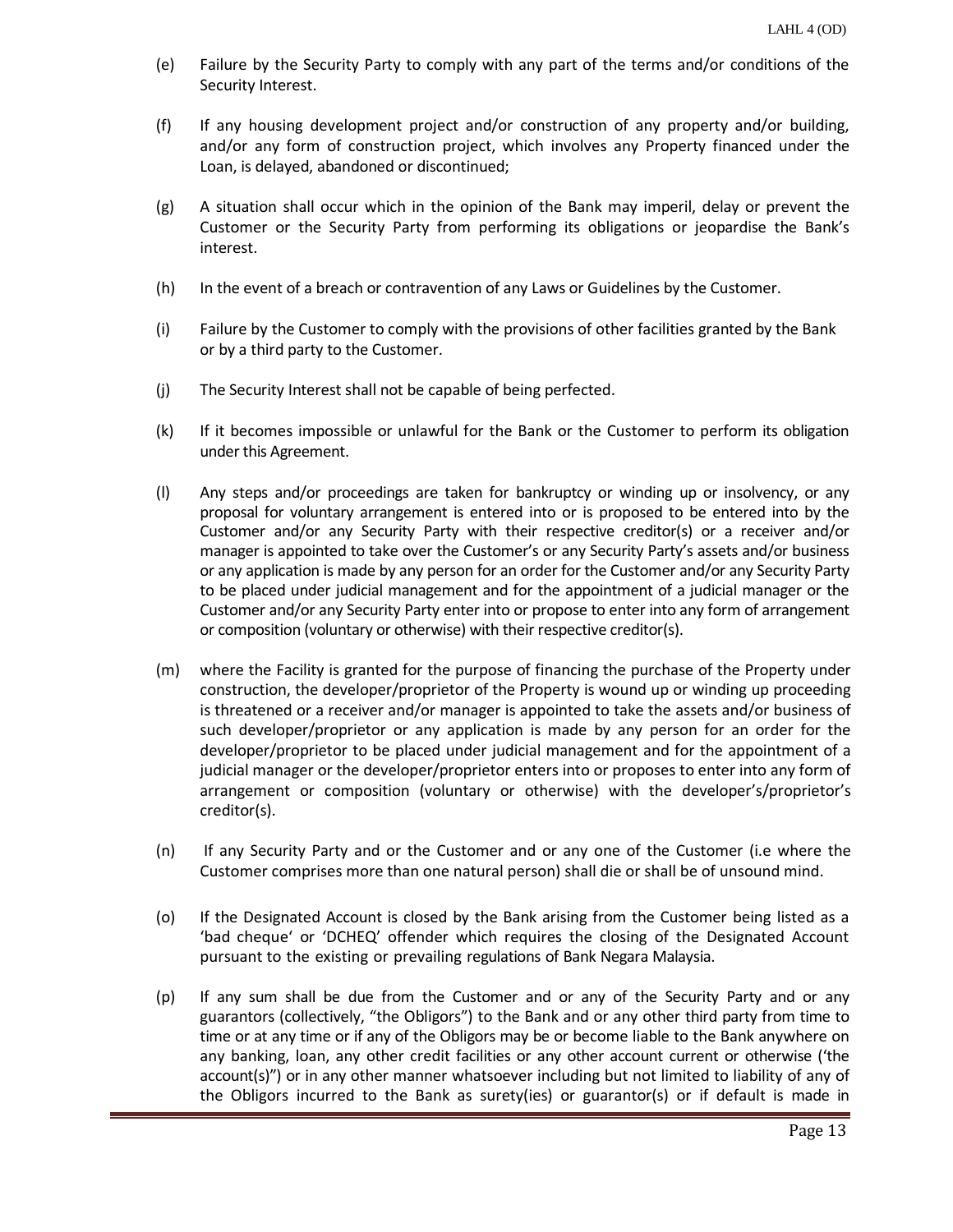relation to any provisions governing the account(s).

#### 8.2 Consequences

- (i) Upon the occurrence of any or all events of default, the Bank reserves the right to withdraw and/or suspend the Loan, the Customer shall repay all amounts outstanding under the Loan, and the Bank may exercise all its rights and remedies at law and in equity.
- (ii) Notwithstanding Clause 8.2(i) above, the Bank reserves the right to vary the Prevailing Interest Rate as specified in the Letter of Offer or to such other rate as the Bank may in its discretion stipulate from time to time if the Customer fails to pay the monthly instalment, interest, capitalised interest, default interest and other charges.
- 8.3 Remedies Exercised Concurrently
	- (a) The Bank shall have the right to exercise its remedies concurrently, including pursuing all remedies of sale or realisation of security and civil suit to recover the amount outstanding.
	- (b) The exercise of the above rights would not subject the Bank to any claim for involuntary loss.
	- (c) The Customer shall pay the Bank the difference between the Indebtedness and the net proceeds of the sale of the Property.

#### 9. SECURITY

- 9.1 The Customer shall provide, or shall ensure that the Security Party provides, the Security Interest and a power of attorney appointing the Bank or any other person authorised by the Bank, as attorney of the Customer and/or Security Party and in the Customer's and/or Security Party's name and on their behalf, to deal with the Property, by executing the standard form(s) prescribed by the Bank.
- 9.2 The Bank shall have the right to request for a substitution of the Security Interest or additional security, and the Customer shall comply with such request by executing all the standard form(s) prescribed by the Bank and all costs would be borne by the Customer.
- 9.3 The Security Interest created in favour of the Bank shall be continuing security for the existing Indebtedness and future Indebtedness of the Customer with the Bank.
- 9.4 The Security Party shall not, during the existence of this Agreement, without the prior written consent of the Bank, create or permit any form of mortgage, charge, debenture, pledge, lien, or other security interest, or permit to exist any caveat or prohibitory order in respect of the Property.

### 10. SECURITY INTEREST

The Customer confirms that the Security Interest is given or assigned to the Bank as Security for existing and future Indebtedness or future advances granted by the Bank to the Customer.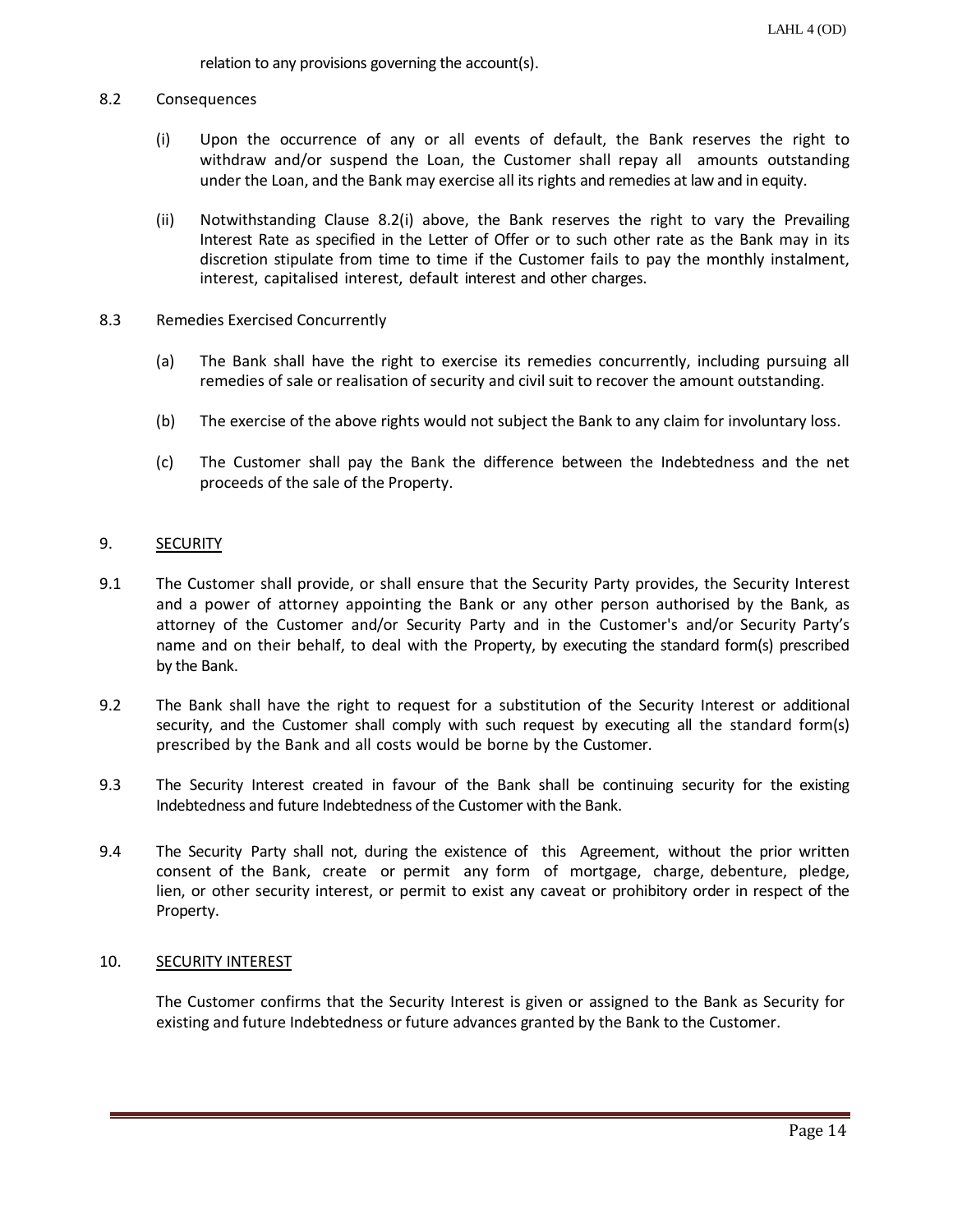### 11. INSURANCE

- 11.1 The Customer shall cause the Security Party to maintain a House Owner Insurance Policy with extended coverage for a sum not less than the Loan in the joint names of the Security Party and the Bank or the Bank's interest as assignee endorsed on the Policy, with such insurance company approved by the Bank. The Bank will be nominated as "Loss Payee". The Bank's written consent is required before the Policy is cancelled.
- 11.2 If necessary, the Bank shall effect and/or maintain the above Policy and the Customer or Security Party shall bear the cost so incurred.
- 11.3 Unless provided otherwise, the Customershall take out and maintain a mortgage reducing term assurance policy and to assign the Policy and all benefits and advantages to the Bank.
- 11.4 All monies received on any of the above Policies will be applied to or towards making good the loss or damage to the Property or at the Bank's option, towards paying the Indebtedness.
- 11.5 The Customer or the Security Party shall hold monies received on such insurance in trust for the Bank and the Bank may receive and give a good discharge for all such monies.
- 11.6 Pending receipt of any monies from the insurance company, the Customer shall continue paying whatever instalment and/or monies due and payable.
- 11.7 The Customer shall bear the difference between the cost of making good the loss or damage to the Property and any amounts received from the insurance company, in addition to continuing paying any instalment(s), and shall pay to the Bank within seven (7) days from the date of demand by the Bank the difference between the amount outstanding under the Loan and the amount so received. Interest at the Default Interest Rate shall be charged on the amount so demanded.

### 12. LIABILITY

Notwithstanding anything to the contrary, in no event will the measure of damages payable by the Bank to the Borrower for any loss or damage incurred by the Borrower include, nor will the Bank be liable for, any amounts for loss of income or profit or savings, or any indirect, incidental, consequential, exemplary, punitive or special damages of the Borrower, even if the Bank had been advised of the possibility of such loss or damages in advance, and all such loss and damages are expressly disclaimed.

### 13. OTHER CONDITIONS

13.1 Letter of Offer

This Agreement, the Schedules and the Letter of Offer shall supersede all oral negotiations and prior correspondence in respect of this Loan. The Schedules and the Letter of Offer shall form part of this Agreement. In the event of any inconsistencies between this Agreement and the Letter of Offer, the Letter of Offer shall prevail.

#### 13.2 Review

This Agreement is subject to periodic review at the discretion of the Bank and the terms and/or conditions as varied by the Bank from time to time.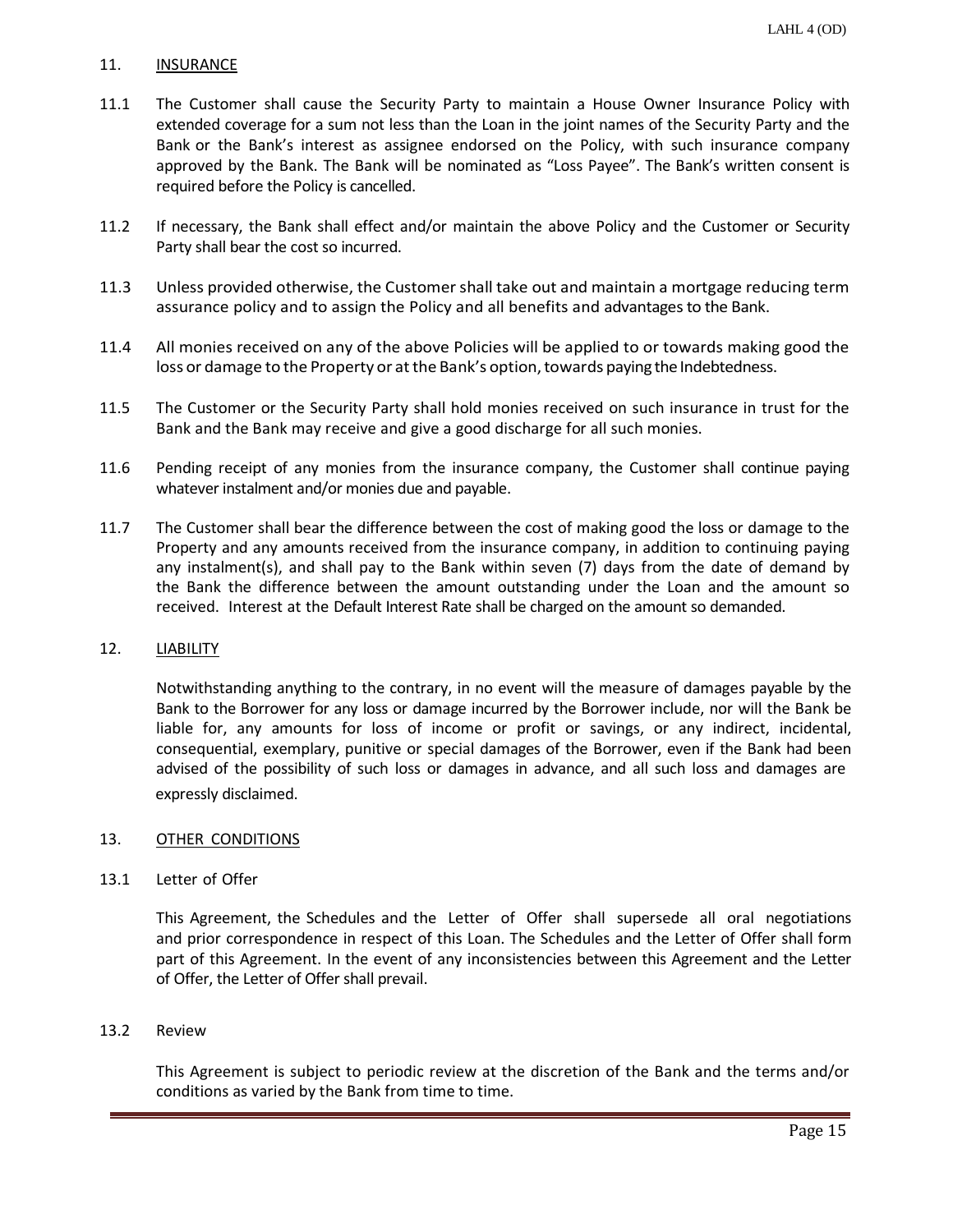#### 13.3 No excess or temporary OD

The Bank will not permit any excess or temporary OD. If there is a need to increase the Loan, then a fresh application shall be submitted to the Bank for consideration.

#### 13.4 Payment Stops

- (i) The Bank may, without giving any reason or notice, stop payment on any cheque or other payments drawn on the Designated Account.
- (ii) The Bank shall not be liable for negligence, libel, loss, damages, costs and expenses incurred or suffered by the Customer as a result of dishonouring such cheques or payment orders.

#### 13.5 Conclusive Evidence

Any statement by an officer of the Bank as to the amount owing as communicated to the Customer shall be final and conclusive proof of the Indebtedness except for manifest error or where fraud is proven.

#### 13.6 Lien and Set-Off

- (a) The Bank shall have a lien on all assets (movable and immovable) of the Customer whether in the possession of the Bank, its affiliates, branch or office, and the Bank shall have the right to withhold, combine, debit, transfer and/or set-off from any accounts of the Customer and or any of the Obligors with the Bank wheresoever situate ( whether current, deposit, loan or of any other nature whether in Ringgit or in any other currency ) any available balance or any sum standing to the credit of any one or more of such accounts for the purpose of effecting repayment of the Indebtedness and or the indebtedness of any of the Obligors .
- (b) Until the Indebtedness and or the indebtedness of any of the Obligors have been paid, the Customer shall not be entitled to claim set-off or counterclaim against the Bank in respect of any liability from the Bank to the Customer.
- (c) The Bank is entitled to set-off any monies received from the sale of the Property to discharge the Indebtedness and or the indebtedness of any of the Obligors .

#### 13.7 Disclosure

Subject to the provisions below which (i) prohibit disclosure of information to Group Companies if objected to by the Customer; and (ii) require the Customer's express consent for disclosure of information to third parties for the stated purposes, the Customer hereby agrees and authorizes the Bank to disclose any information relating to this Agreement, the Security Interest, and/or the Customer's affairs or accounts:

(a) to the Bank's agents, service providers, auditors, legal counsel, other professional advisors and to any person in or outside Malaysia who provides the Security Interest and/or is a party to any agreements which may constitute or form the basis of such Security Interest;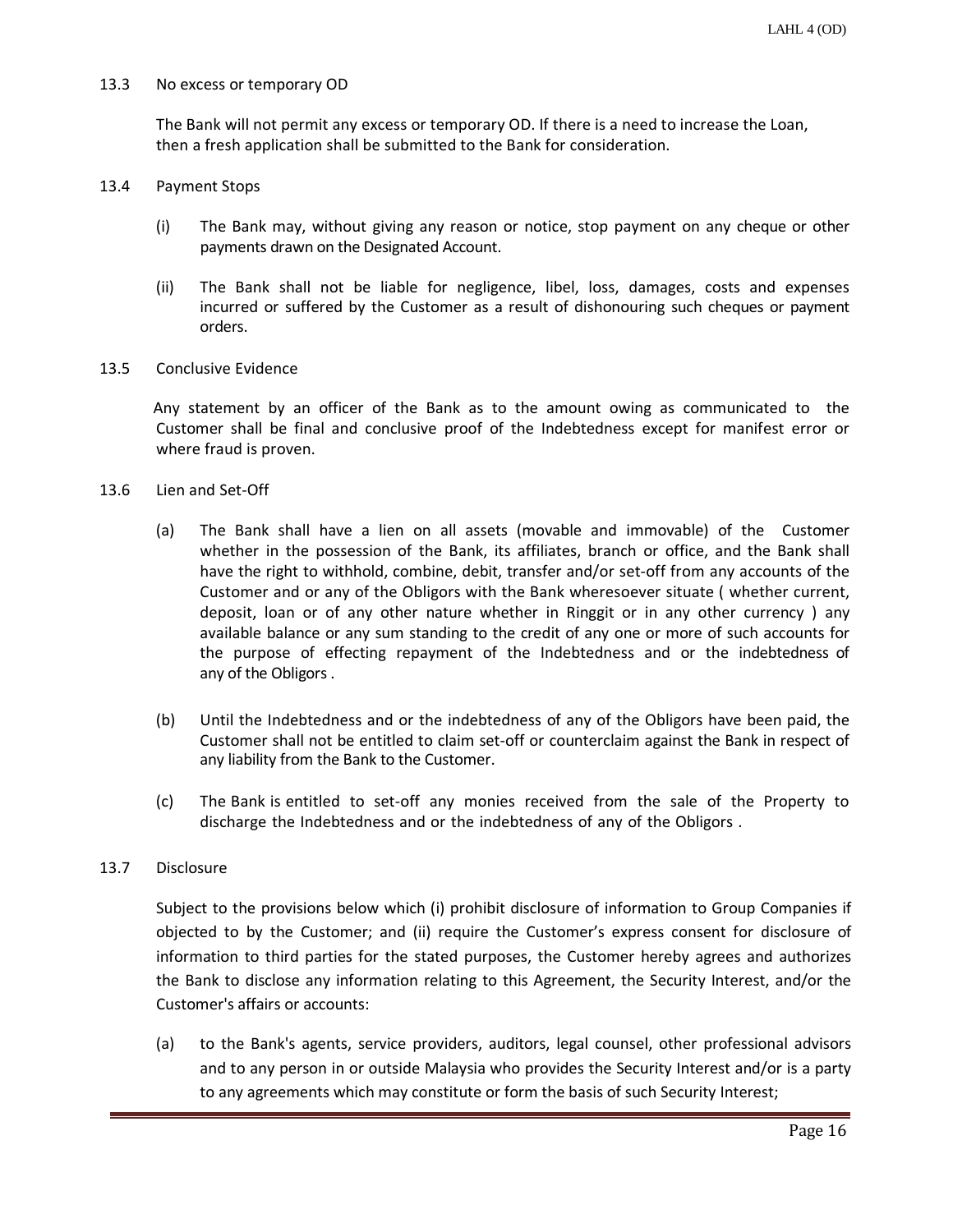- (b) to the Central Credit Bureau, Biro Maklumat Cek or other relevant authorities to whom such Bureau or authorities the Bank is required to make such disclosure and/or to any authorities having jurisdiction over the Bank;
- (c) to any financial institutions with which the Customer has or propose to have dealings;
- (d) to any insurance company which the Bank may deem fit in connection with any insurance policy which the Bank may wish to take pursuant to terms of this Agreement;
- (e) to companies which are or which in future may be companies within the group of the Bank as well as companies within the group of CIMB Group Holdings Berhad, the Bank's ultimate holding company ("the Group Companies") whether such Group Companies are residing, carrying on business, incorporated or constituted within or outside Malaysia;

for facilitating the business, operations, facilities and services of or granted or provided by the Bank and/or the Group Companies to their customers or as required by law or pursuant to any subpoena or order of the court.

Disclosure to Group Companies shall be for facilitating the operations, businesses, cross-selling and other purposes of the Bank and/ or the Group Companies provided always that **disclosure for cross selling purposes shall not be effected if such disclosure is objected by the Customer** by contacting the Bank at the following telephone number or address (which may be changed by the Bank from time to time by notice to the Customer): 19<sup>th</sup> Floor, Menara Bumiputra Commerce, 11 Jalan Raja Laut, 50350 Kuala Lumpur, Tel No.: 1300-880-900.

Further, where the Bank intends to share the Customer's information (excluding information relating to the Customer's affairs or account) with third parties for strategic alliances, marketing and promotional purposes, the Bank shall ensure that consent form the Customer has been obtained.

The Customer hereby expressly confirms that the Bank, its officers and agents shall be under no liability under any circumstances whatsoever for furnishing such information whether by reason of any misstatement, error, negligence, omission, delay or any matter in connection thereto whatsoever and whether before on or after the date of this Agreement.

### 13.8 Modification and Indulgence

The Bank may at any time without affecting the Security Interest: -

- (a) vary the terms and/or conditions of this Agreement.
- (b) vary or increase the Loan.
- (c) grant to the Customer or Security Party any indulgence.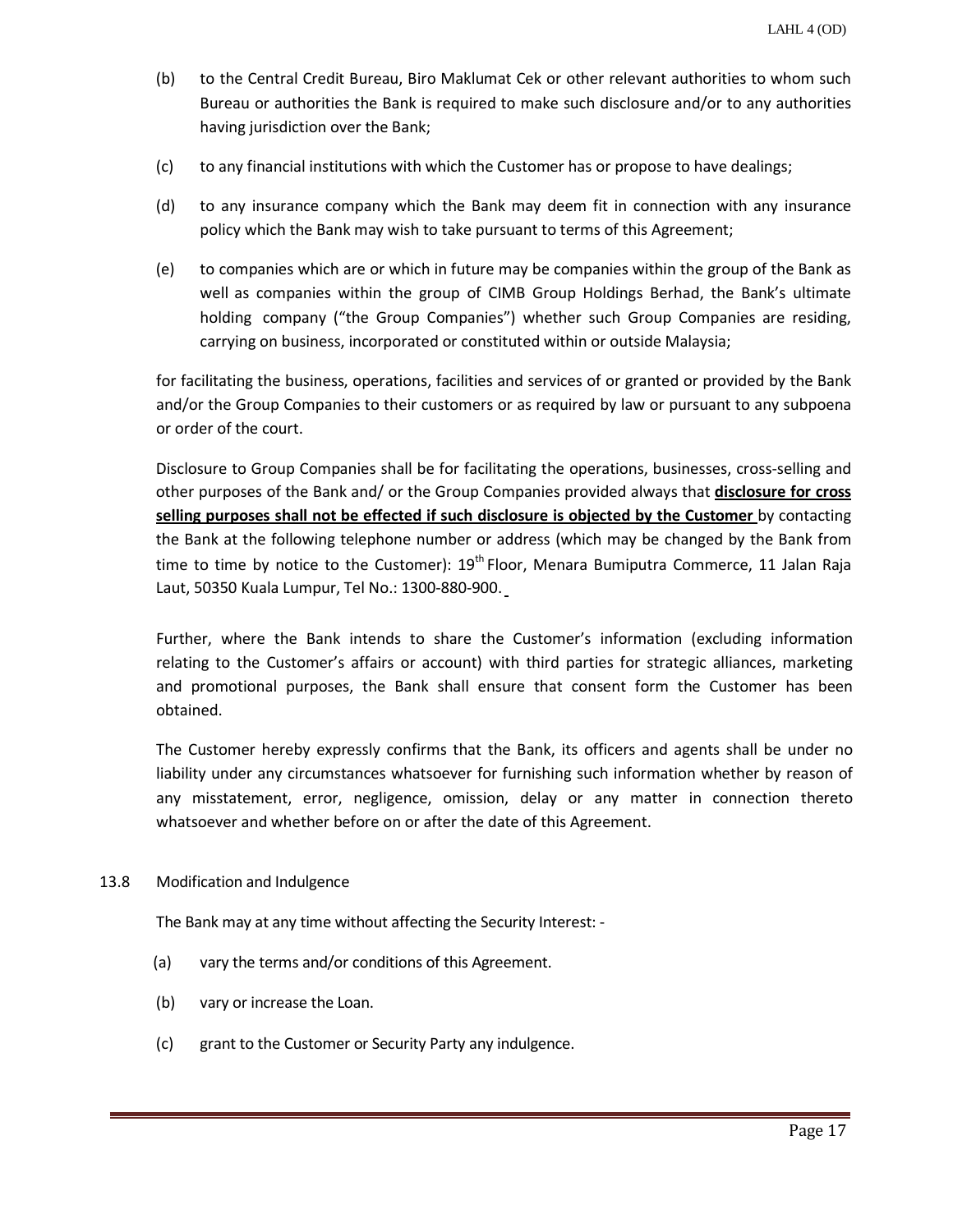### 13.9 Expenses and Stamp Duty

The Customer shall:-

- (i) pay on demand, on the basis of full indemnity all expenses (including legal, stamp duty and out-of-pocket expenses) incurred in connection with this Agreement; and/or
- (ii) indemnify the Bank from and against any losses or liabilities incurred or which the Bank may incur as a result of any delay or omission to pay such stamp duty.

Notwithstanding the above, the Bank reserves the right to vary the terms above as per the Letter of Offer and/or the Special Conditions in Schedule 2 herein.

### 13.10 Service of Notice

- (a) Any notice in writing required to be served shall be deemed to have been served on the Customer if it is left or sent by ordinary mail to the usual or last known place of business or residence of the Customer or at the address stated in Section 1 of Schedule 1.
- (b) Unless otherwise stated specifically in this Agreement, if sent by ordinary mail to the Customer, any such notice shall be deemed to be received by the Customer when the notice would in the ordinary course of post have been delivered.

### 13.11 Transfer Benefit

The Bank may at any time with or without the consent or concurrence of the Customer and/orthe Security Party transferthis Agreement and the Security Interestto any person. All costs relating to the transfer shall be borne by the Customer.

13.12 Severability

If at any time any provision hereof is or becomes invalid, illegal, or unenforceable in any respect, such provision shall be ineffective to the extent necessary without affecting or impairing the validity, legality, and/or enforceability of the remaining provisions hereof.

### 13.13 Time

Time shall be the essence of this Agreement.

13.14 Successors Bound

This Agreement and the Security Interest shall be binding upon and enure to the benefit of the Bank and the Customer and their respective estate, heirs, personal representatives, assigns and/or successors-in-title and any other person for the time being deriving title under them except that the Customer may not assign his or her obligations herein .

# 13.15 Governing Law

This Agreement shall be governed by the laws of Malaysia.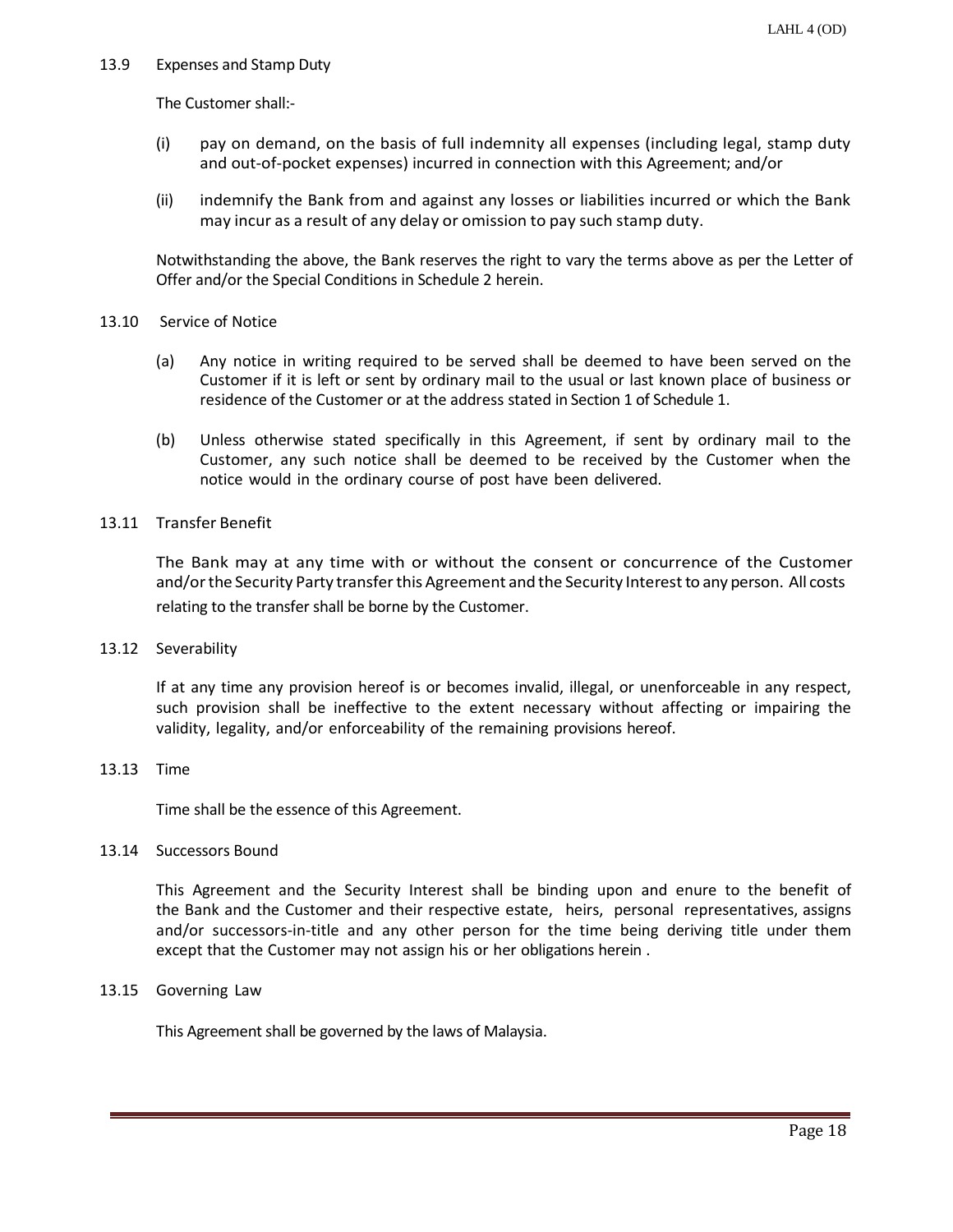### 13.16 Interpretation

In the event of any conflict in the interpretation of the provisions contained in this Agreement, the Schedules and the Letter of Offer ('these documents') and any translation thereof in any language , the English version of these documents shall prevail. Notwithstanding the aforementioned where you request for the Bahasa Malaysia version of the terms and conditions herein the Bank shall provide the same to you and if the agreement is entered into on this basis, then the Bahasa Malaysia version of the terms and conditions shall prevail

### 14. PRINCIPAL AND SUBSIDIARY INSTRUMENTS

IT IS HEREBY AGREED AND DECLARED that this Agreement, the Letter of Offer and the Security Documents are the instruments in one transaction to secure the Loan and the Indebtedness and for the purpose of Section 4 (3) of the Stamp Act 1949 this Agreement is deemed to be the principal or primary instrument.

### 15. PRIVACY CLAUSE

- 15.1 The Customer hereby confirms that the Customer has read, understood and agreed to be bound by the CIMB Group Privacy Notice (which is available at [www.cimbbank.com.my](http://www.cimbbank.com.my/) or www.cimbislamic.com) and the clauses herein, as may relate to the processing of the Customer's personal information. For the avoidance of doubt, the Customer agrees that the said Privacy Notice shall be deemed to be incorporated by reference into this Agreement.
- 15.2 In the event the Customer provides personal and financial information relating to third parties, including information relating to the Customer's next-of-kin and dependents (where the Customer is an individual) or information relating to the Customer's directors, shareholders, officers, individual guarantors and security providers (where the Customer is a corporation), for the purpose of opening or operating the Customer's account(s)/facility(ies) with the Bank or otherwise subscribing to the Bank's products and services, the Customer (a) confirms that the Customer has obtained their consent or is otherwise entitled to provide this information to the Bank and for the Bank to use it in accordance with this agreement; (b) agree to ensure that the personal and financial information of the said third parties is accurate; (c) agree to update the Bank in writing in the event of any material change to the said personal and financial information; and (d) agree to the Bank's right to terminate this agreement should such consent be withdrawn by any of the said third parties.
- 15.3 Where the Customer instructs the Bank to effect any sort of cross-border transaction (including to make or receive payments), the details relevant to the cross-border transaction (including information relating to those involved in the said transaction) may be received from or sent abroad, where it could be accessible (whether directly or indirectly) by overseas regulators and authorities in connection with their legitimate duties (e.g. the prevention of crime). In instructing the Bank and/or the Bank's agents to enter into any cross-border transaction on behalf of the Customer, the Customer agrees to the above said disclosures on behalf of the Customer and others involved in the said cross-border transaction.
- 15.4 The Bank may at any time and from time to time now and/or in the future carry out the necessary reference checks including but not limited to credit reporting/reference checks with credit reporting/reference agencies including but not limited to CCRIS, FIS and/or any other agencies and/or from any financial institution to enable us to ascertain the Customer's status as may be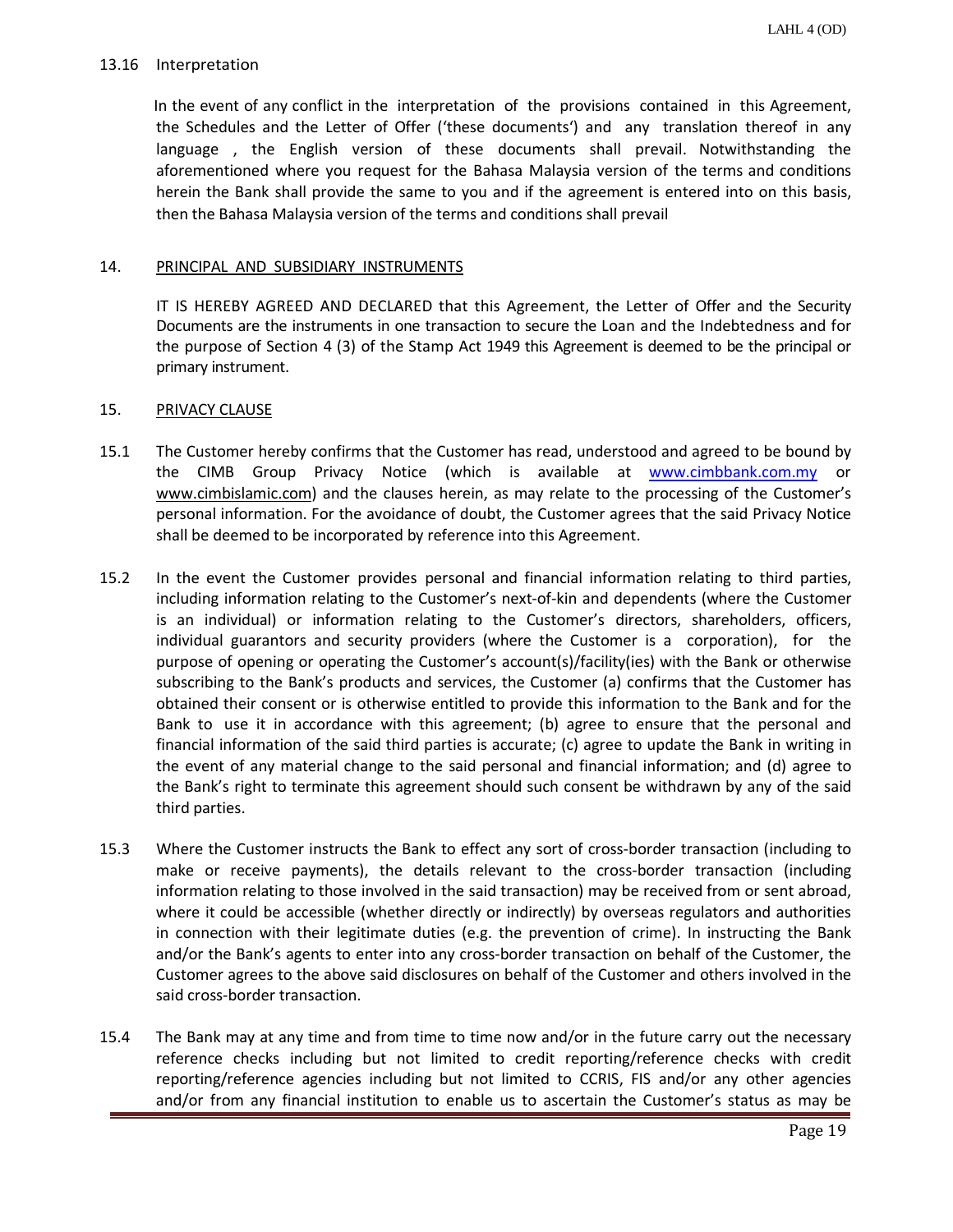required to help make decisions, for example when the Bank needs to (a)check details on applications for credit and credit- related or other facilities; (b) manage credit and credit-related accounts or facilities, including conducting reviews of the Customer's portfolio(s); and/or recover debts. The Customer will be linked by credit reporting/reference agencies to any other names the Customer uses or has used, and any joint and several applicants. The Bank may also share information about the Customer and how the Customer manages the Customer's account(s)/facility(ies) with relevant credit reporting/reference agencies.

- 15.5 Even after the Customer has provided the Bank with any information, the Customer will have the option to withdraw the consent given earlier. In such instances, the Bank will have the right to not provide or discontinue the provision of any product, service, account(s) and/or facility(ies) that is/are linked with such information.
- 15.6 The Bank reserves the right to amend this clause from time to time at the Bank's sole discretion and shall provide prior notification to the Customer in writing and place any such amendments on the Bank's websites and/or by placing notices at the banking halls or at prominent locations within the Bank's branches
- 15.7 For the purposes of this Clause, the CIMB Group consists of CIMB Group Holdings Berhad and all its related companies as defined in Section 7 of the Companies Act 2016 and jointly controlled companies that provide financial and other regulated services, excluding companies, branches, offices and other forms of presence operating outside Malaysia, and the use of the words " the Bank" and " the Bank's" are to be read as references to the CIMB Group.
- 15.8 The Customer further agrees that the Bank shall not in any event be liable from any claim, loss, damage (financial or otherwise), injuries, embarrassments or liability howsoever arising whether in contract, tort, negligence, strict liability or any basis (including direct or indirect, special, incidental, consequential or punitive damages or loss of profits or savings) arising from any inaccuracy or loss, deletion or modification of data or for any other reasons whatsoever relating to any information forwarded by the Bank to such credit reporting/reference agencies and/or such other party, as the case may be, or in relation to any access or use, or the inability to access or use by such credit reporting/reference agencies and/or such other party or reliance on the information contained therein, whether caused by any technical, hardware or software failure of any kind, the interruption, error, omission, delay, viruses or otherwise howsoever.
- 15.9 This clause shall be without prejudice to any other clause in this Agreement which provides for the disclosure of information.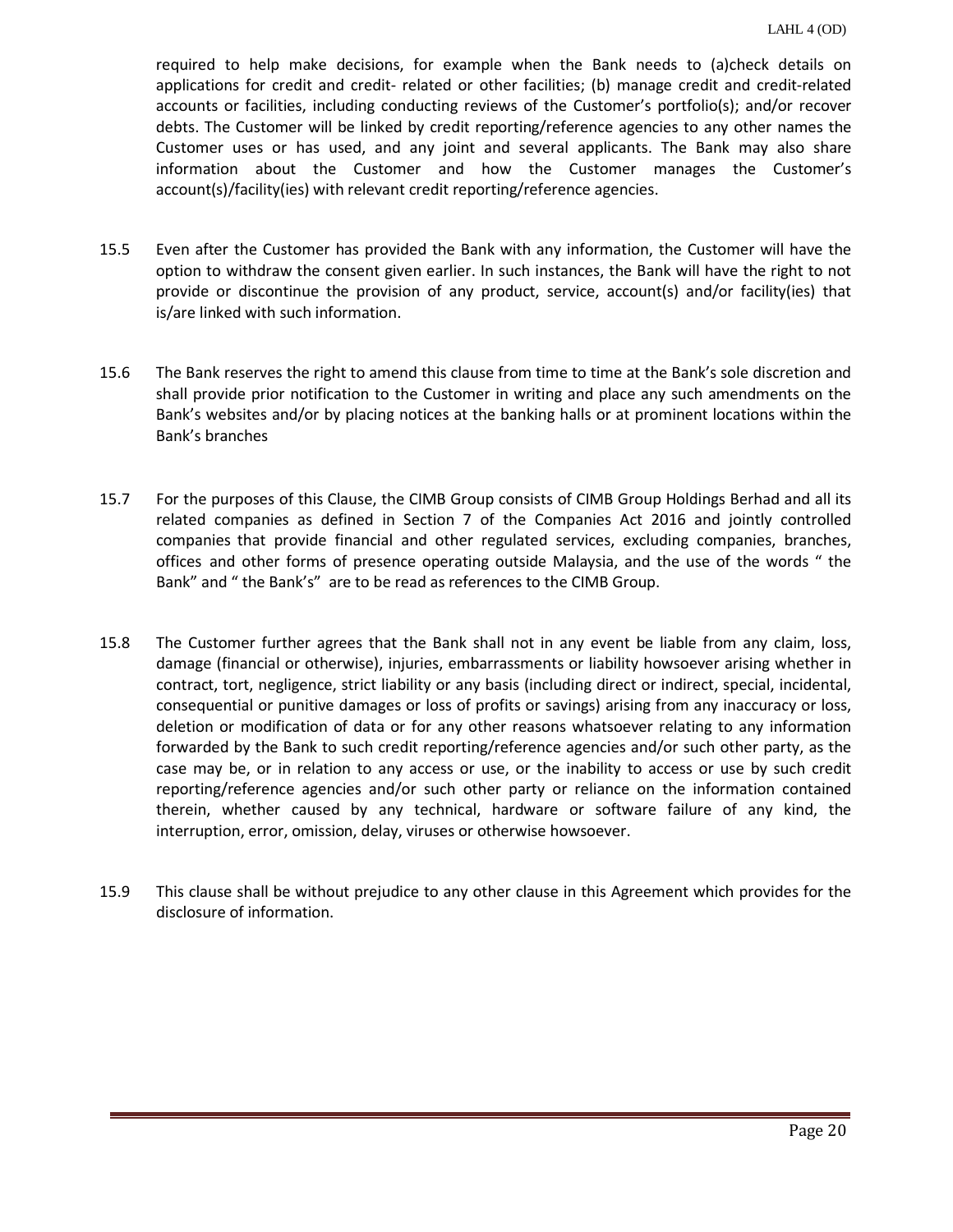IN WITNESS WHEREOF the parties hereto have set their hands and seal hereunto.

| Signed for and on                                      |  |
|--------------------------------------------------------|--|
| behalf of                                              |  |
| <b>CIMB BANK BERHAD</b>                                |  |
| $(13491-P)$<br>by its Attorney in the<br>presence of:- |  |

No.

(and  $\overline{\phantom{a}}$ ) (1.C. No. )

Signed by the Customer ) in the presence of

(and  $\overline{\phantom{a}}$ )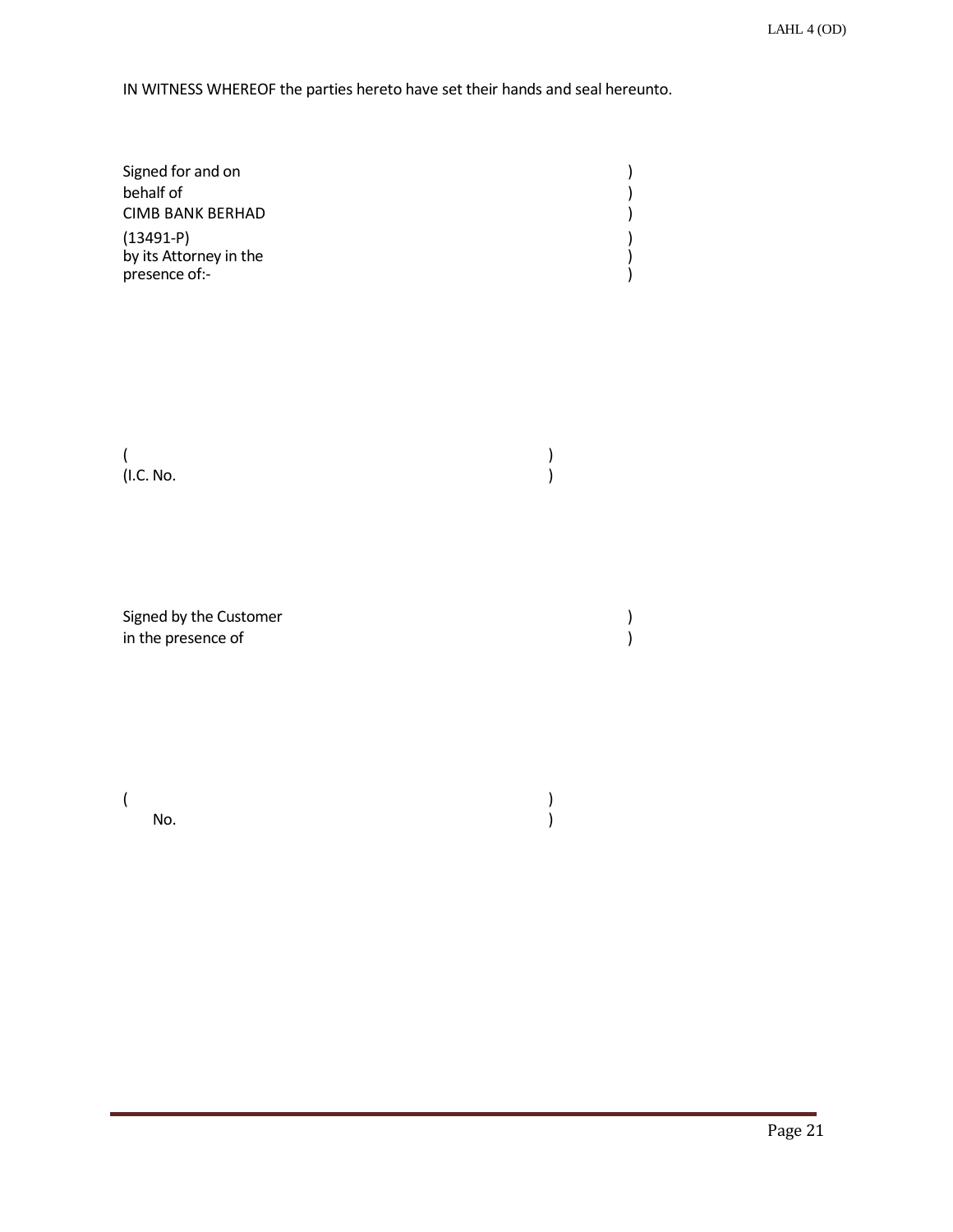### SCHEDULE 1

# (which is to be taken, read and construed as an essential part of this Agreement)

| Section        | Item                                                                   | Description                                                                                                                                                                                                                                                                                                                                                                                                       |  |  |  |  |  |
|----------------|------------------------------------------------------------------------|-------------------------------------------------------------------------------------------------------------------------------------------------------------------------------------------------------------------------------------------------------------------------------------------------------------------------------------------------------------------------------------------------------------------|--|--|--|--|--|
| $\mathbf{1}$   | Name(s) and address (es) of<br>the Customer.                           |                                                                                                                                                                                                                                                                                                                                                                                                                   |  |  |  |  |  |
| $\overline{2}$ | Description of the Property                                            | The particulars of the Property shall be<br>stated in the<br>Charge/Deed<br>Ωf<br>as<br>Assignment (to delete whichever<br>is<br>inapplicable)<br>dated<br>between the Bank and the Security Party,<br>subject to the Bank's right to vary and/or<br>amend the particulars of the Property<br>and/or the Charge/Deed of Assignment (to<br>delete whichever is inapplicable) at the<br>Bank's absolute discretion. |  |  |  |  |  |
| $\overline{3}$ | Name(s) and Description(s) of<br>the persons providing the<br>Security |                                                                                                                                                                                                                                                                                                                                                                                                                   |  |  |  |  |  |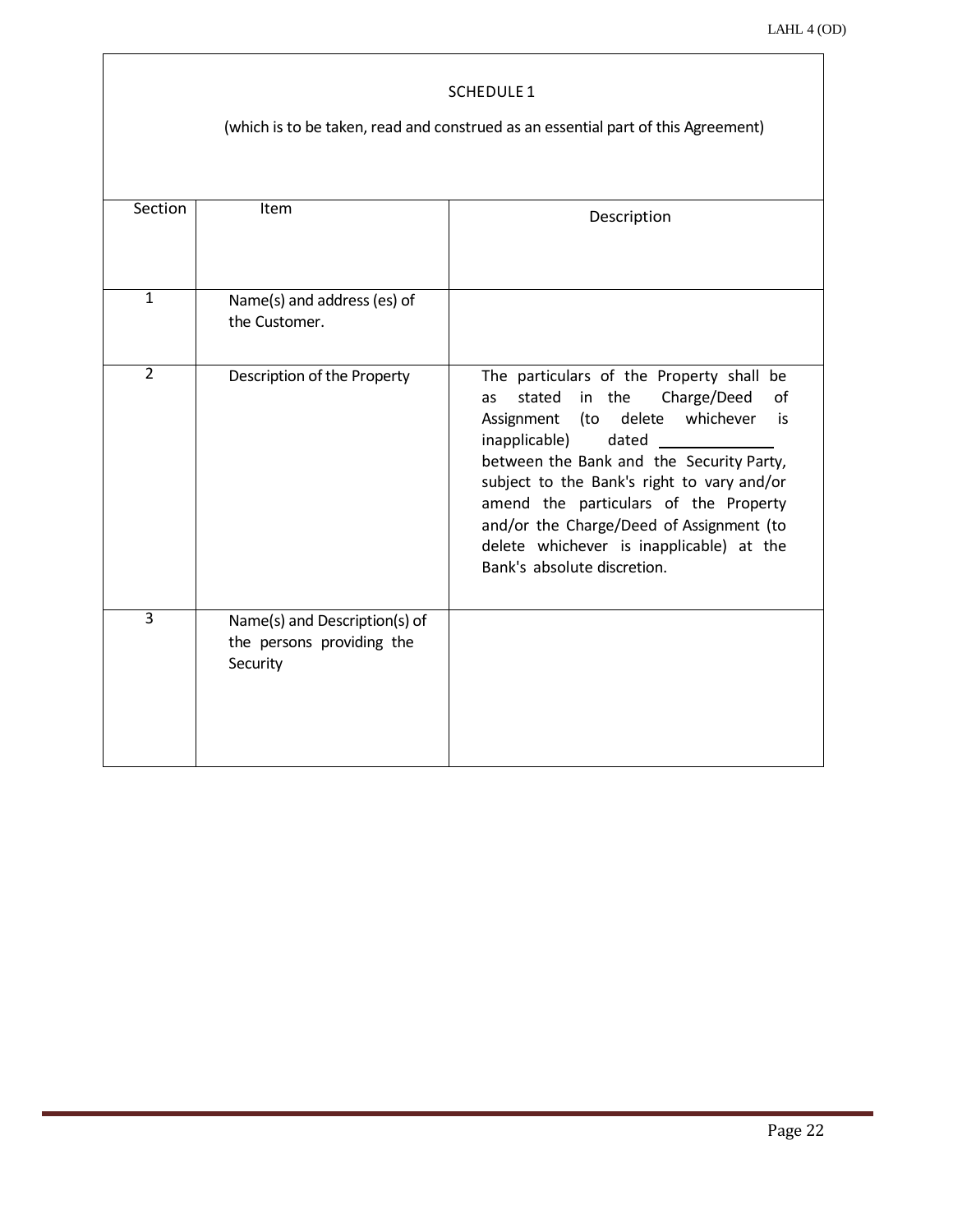# SCHEDULE 2

(to enclose a copy of the stamped Letter of Offer duly accepted in this Schedule)

### SPECIAL CONDITIONS FORMING PART OF THIS AGREEMENT

(To state any special conditions, e.g. if the legal fees, etc are to be paid by the Bank, any special prepayment conditions, any other benefits such as credit card facility, and/or any other conditions in the Letter of Offer which are not stated in this Agreement. To state "Not Applicable" if inapplicable)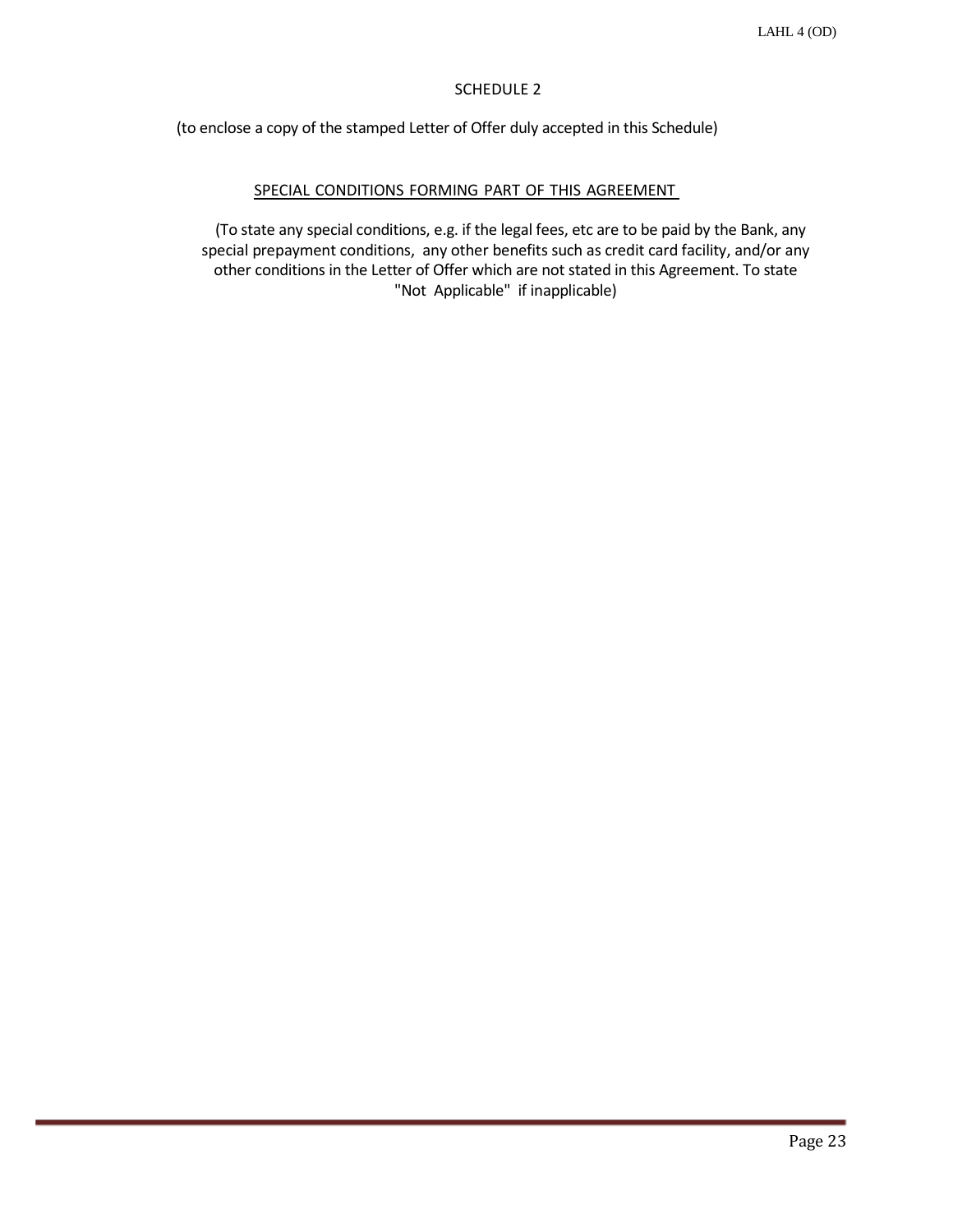### SCHEDULE 3

### CONDITIONS PRECEDENT

- a) This Agreement and the Security Interest shall have been duly executed, stamped, and registered with such registries as the Bank may deem necessary or expedient, and copies thereof duly delivered to the Bank. Provided that the Bank may at its absolute discretion disburse the Loan or any part thereof prior to or upon presentation of the Security Interest at the relevant registries for registration;
- b) A search having been made at the relevant land registry/land office confirming that the Property is free from all encumbrances and no acquisition notices have been lodged and/or registered or issued against the Property and the lodgement of a private caveat on the master title of the Property;
- c) The Bank is satisfied that the execution, delivery and performance of this Agreement and the Security Interest have been duly authorised and approved by all necessary parties and that the same do not contravene any law, rules or regulations or any contractual or other restrictions binding upon the Customer or the Security Party (if any);
- d) The receipt by the Bank of any undertakings, consents, approvals, and/or confirmations required by the Bank to the Bank's satisfaction;
- e) If applicable, the Bank shall have received the letter of disclaimer/undertaking from the bridging financier/existing chargee to exclude the Property from foreclosure proceedings, such letter of disclaimer/undertaking to be in form and content acceptable to the Bank;
- f) Where the Loan is to be disbursed by progressive releases, the receipt by the Bank of the relevant architect certificates;
- g) The Customer shall have delivered or caused to deliver to the Bank the current receipts of quit rent, assessments, rates, dues and other outgoings thereto as the Bank may require;
- h) Where required by the Bank, a valuation of the Property and/or verification of the address of the Property by a valuer acceptable to the Bank at the cost and expense of the Customer;
- i) Receipt by the Bank of a duly executed and stamped copy/original of the Sale and Purchase Agreement and/or original Proclamation of Sale together with duly executed and stamped Memorandum of Contract, as the Bank may require, and/or all other documents pertaining to the Property as the Bank may require;
- j) Where the Customer or any of the Security Parties is/are a corporation, receipt by the Bank of certified true copies of the Constitution (Memorandum and Articles of Association for purposes of Companies Act 1965), the latest Return of Allotment of Shares Form (Forms 24 for the purposes of Companies Act, 1965), Notice of Situation of Registered Office and of Office Hours and Particulars of Changes (Form 44 for purposes of the Companies Act, 1965) or Notification for Change in Registered Address, Return Giving Particulars